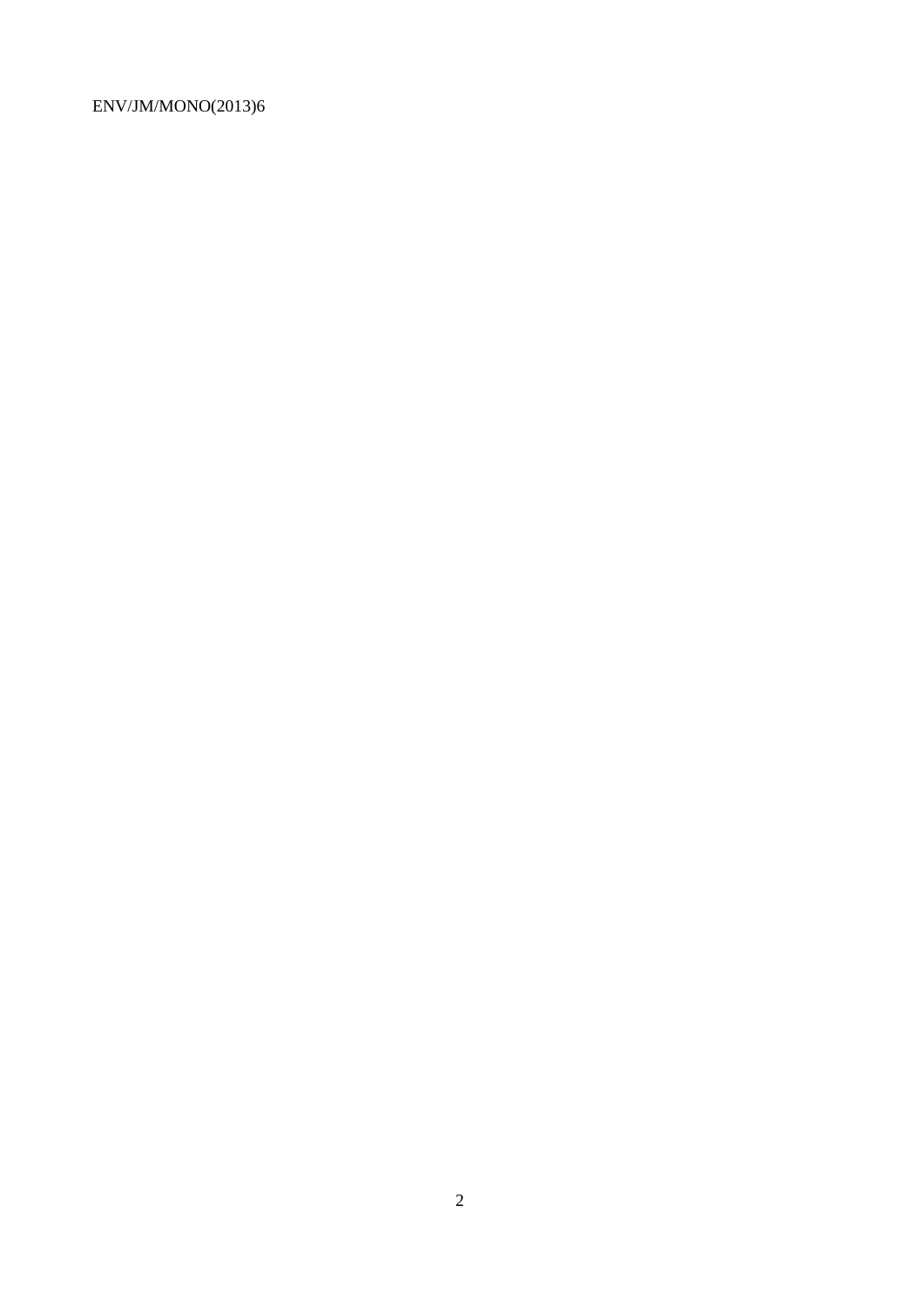## **OECD Environment, Health and Safety Publications**

**Series on Testing and Assessment**

**No. 184**

**Revised Guidance Document on Developing and Assessing Adverse Outcome Pathways**



**ORGANISATION FOR ECONOMIC CO-OPERATION AND DEVELOPMENT** Paris 2017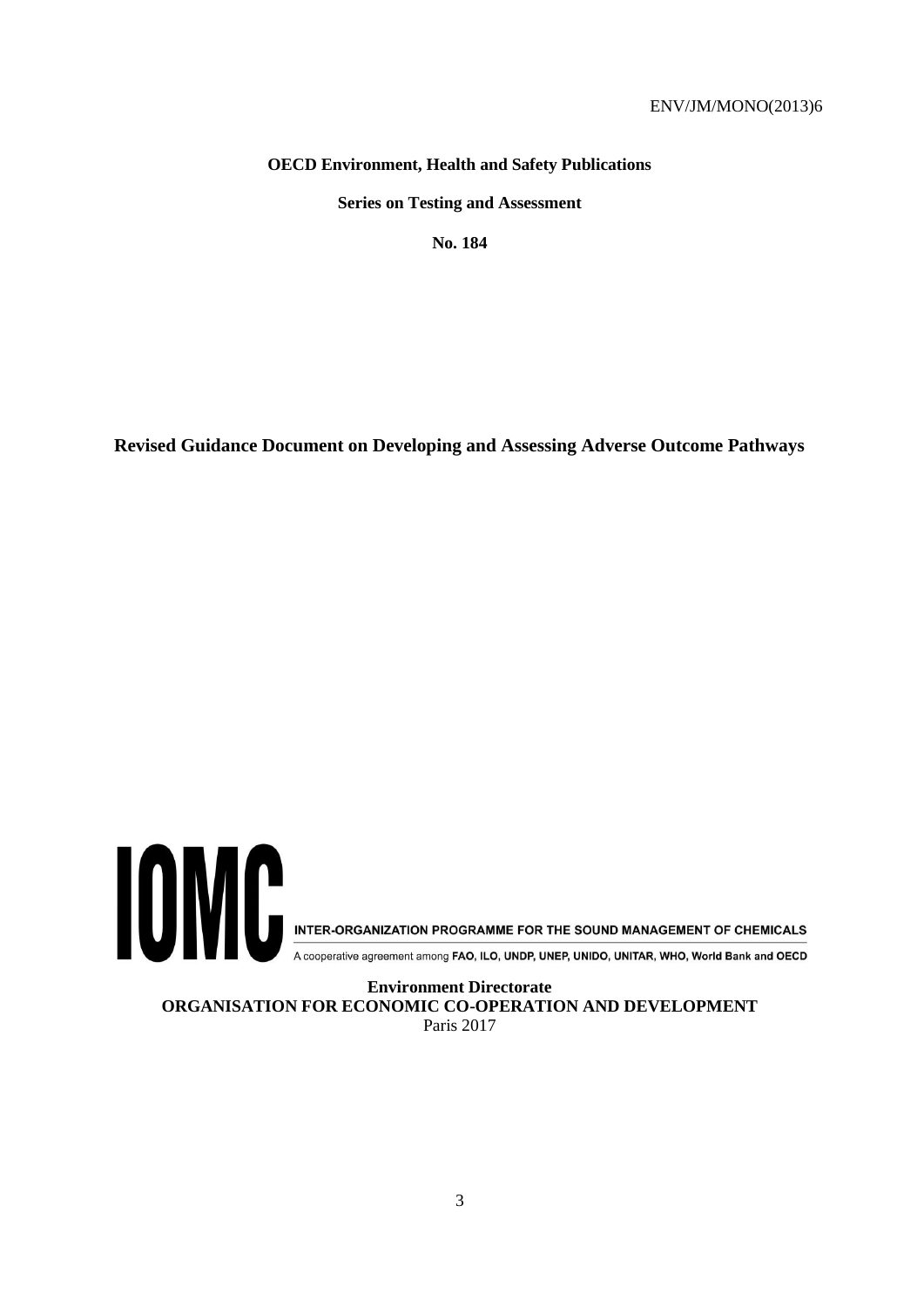## **About the OECD**

The Organisation for Economic Co-operation and Development (OECD) is an intergovernmental organisation in which representatives of 35 industrialised countries in North and South America, Europe and the Asia and Pacific region, as well as the European Commission, meet to co-ordinate and harmonise policies, discuss issues of mutual concern, and work together to respond to international problems. Most of the OECD's work is carried out by more than 200 specialised committees and working groups composed of member country delegates. Observers from several countries with special status at the OECD, and from interested international organisations, attend many of the OECD's workshops and other meetings. Committees and working groups are served by the OECD Secretariat, located in Paris, France, which is organised into directorates and divisions.

The Environment, Health and Safety Division publishes free-of-charge documents in twelve different series: **Testing and Assessment**; **Good Laboratory Practice and Compliance Monitoring**; **Pesticides**; **Biocides**; **Risk Management**; **Harmonisation of Regulatory Oversight in Biotechnology**; **Safety of Novel Foods and Feeds; Chemical Accidents; Pollutant Release and Transfer Registers; Emission Scenario Documents; Safety of Manufactured Nanomaterials;** and **Adverse Outcome Pathways.** More information about the Environment, Health and Safety Programme and EHS publications is available on the OECD's World Wide Web site (www.oecd.org/chemicalsafety/).

*This publication was developed in the IOMC context. The contents do not necessarily reflect the views or stated policies of individual IOMC Participating Organizations.*

The Inter-Organisation Programme for the Sound Management of Chemicals (IOMC) was established in 1995 following recommendations made by the 1992 UN Conference on Environment and Development to strengthen co-operation and increase international co-ordination in the field of chemical safety. The Participating Organisations are FAO, ILO, UNDP, UNEP, UNIDO, UNITAR, WHO, World Bank and OECD. The purpose of the IOMC is to promote co-ordination of the policies and activities pursued by the Participating Organisations, jointly or separately, to achieve the sound management of chemicals in relation to human health and the environment.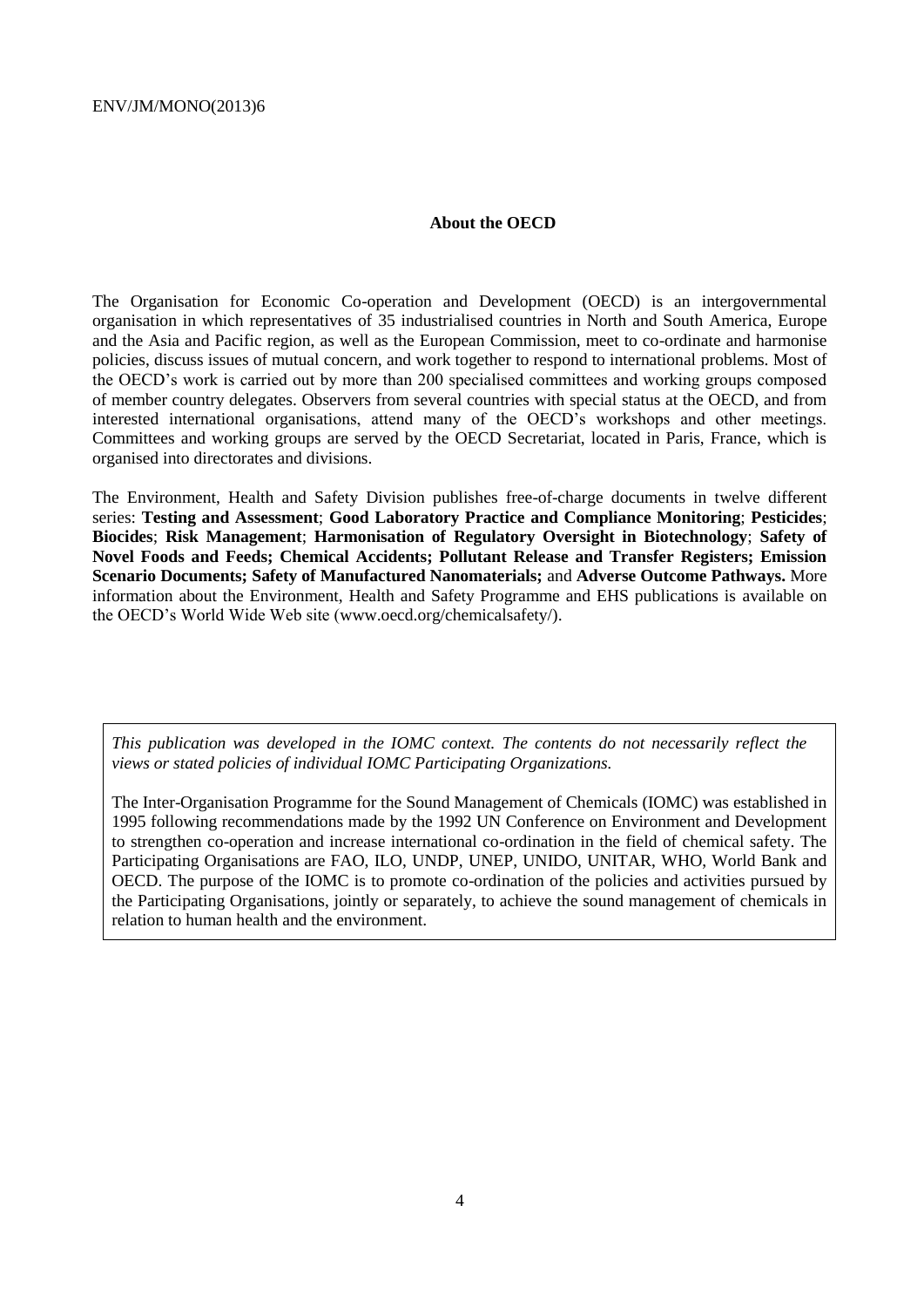**This publication is available electronically, at no charge.**

**For this and many other Environment, Health and Safety publications, consult the OECD's World Wide Web site (www.oecd.org/ehs)** 

**or contact:**

**OECD Environment Directorate, Environment, Health and Safety Division 2, rue André-Pascal 75775 Paris cedex 16 France**

**Fax : (33-1) 44 30 61 80** 

**E-mail : ehscont@oecd.org**

#### **© OECD 2017**

Applications for permission to reproduce or translate all or part of this material should be made to: Head of Publications Service, RIGHTS@oecd.org, OECD, 2 rue André-Pascal, 75775 Paris Cedex 16, France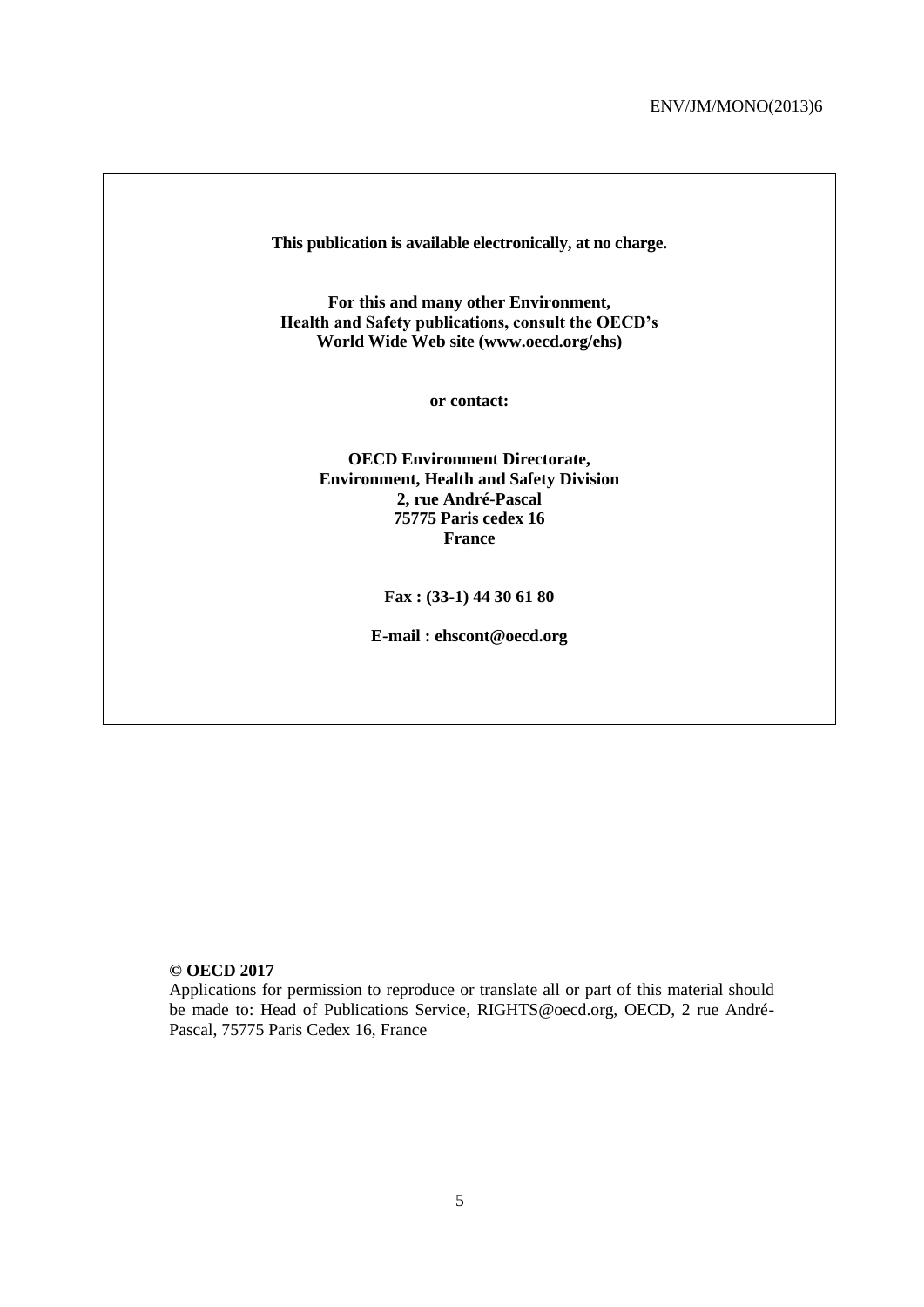# **OECD Environment, Health and Safety Publications Series on Testing and Assessment No. 184**

## <span id="page-5-0"></span>**GUIDANCE DOCUMENT ON DEVELOPING AND ASSESSING ADVERSE OUTCOME PATHWAYS**

- Second Edition -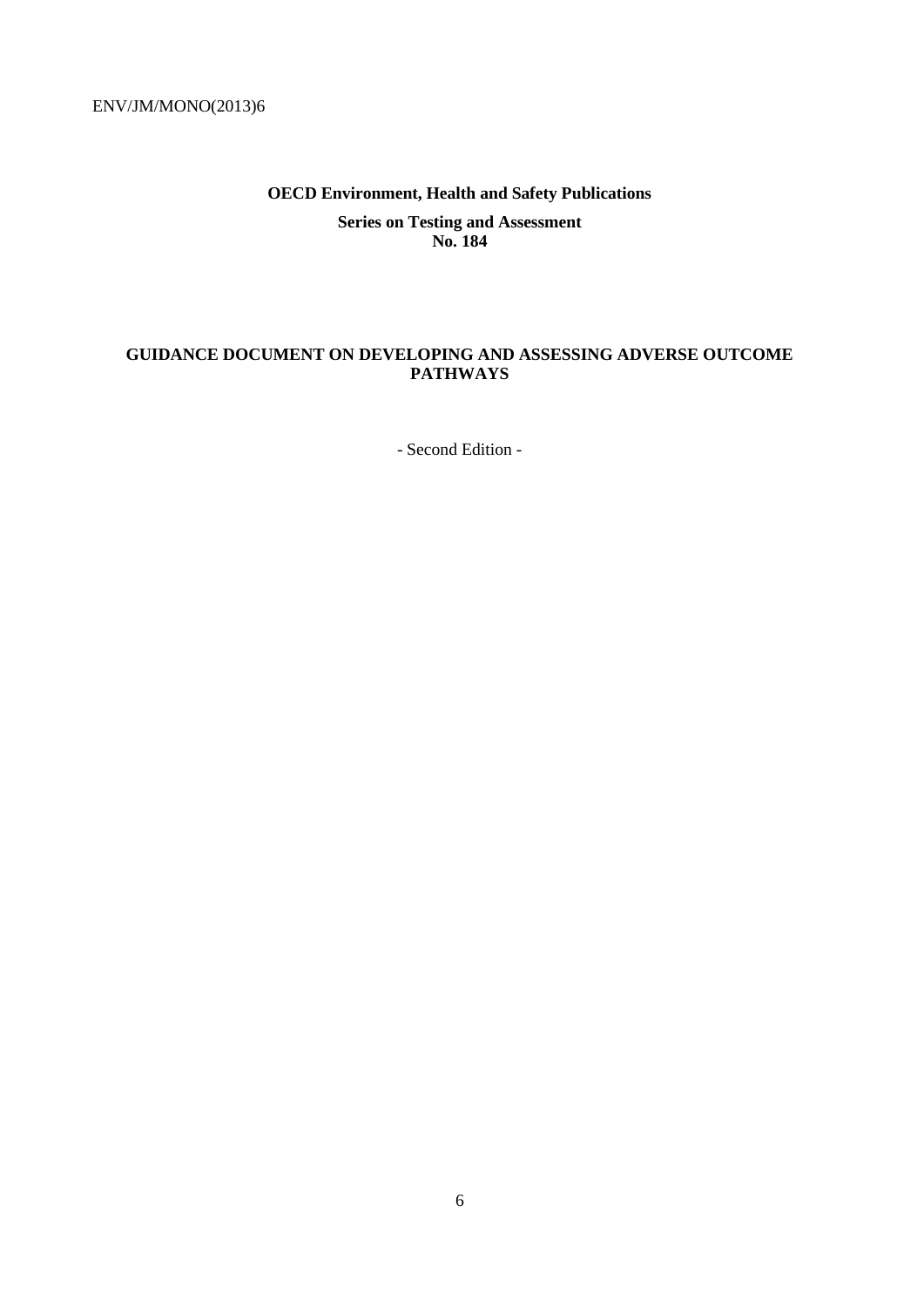#### **FOREWORD**

<span id="page-6-0"></span>The Adverse Outcome Pathway (AOP) methodology is an approach that provides a framework to collect, organise and evaluate relevant information on biological and toxicological effects of chemicals. More specifically, the AOP approach organises existing knowledge concerning biologically plausible and empirically supported links between molecular-level perturbation of a biological system and an adverse outcome at a level of biological organisation of regulatory concern. This approach supports the use of a mode (and/or mechanism) of action basis for understanding the adverse effects of chemicals and other stressors. This guidance document provides an introduction to the vocabulary, concepts, and insight into the development of an AOP, including identification and use of relevant scientific data and resulting knowledge. The document also briefly outlines some potential regulatory uses of AOPs. At the end of the document there is a glossary that aims to facilitate understanding of the AOP concept and its components, as well as its ultimate application.

A complementary document, the OECD AOP Users' Handbook, provides in-depth information on AOP development and is a more appropriate document for those looking for specifics on how to build their AOPs (OECD, 2016a). The AOP Users' Handbook also includes some guidance for evaluation of confidence in the underlying information. The OECD guidance document on the use of AOPs in developing integrated approaches to testing and assessment (IATA) (OECD, 2016b) explains how the AOP concept can be applied as a framework to develop IATA for different purposes. As the number of documented AOPs increases further demonstrations can be made, and guidance developed, of their application in IATA and also their use in various regulatory contexts. As experience grows, it is expected that guidance documents for the development of IATAs based on AOPs as well as harmonised IATAs will be developed.

This guidance document was prepared initially in December 2012 by the Secretariat in collaboration with the OECD Extended Advisory Group on Molecular Screening and Toxicogenomics (EAGMST). At that time it was acknowledged that the guidance should be revised once expert groups and member countries acquire experience in developing and assessing AOPs. Since then, some experience has been gained in developing AOPs, and a Users' Handbook supplement to the guidance document for developing and assessing AOPs was published. The Users' Handbook replaces the AOP Template (Part II of the original guidance) and the sections dealing with Data Summation, AOP assessment and Confidence in an AOP from the original guidance. The Users' Handbook was developed to include material related to the AOP-Wiki and the weight of evidence (WoE) considerations that will continue to evolve and will require regular updating. In contrast, the present guidance document deals with those areas of the AOP framework that are unlikely to change while moving forward. This second edition of the Guidance Document provides an historical background for the AOP development programme, and outlines the elements required to construct an AOP as well as the principles of the AOP framework.

The Second Edition of the Guidance Document was approved by the 29th Meeting of the WNT in April 2017. This document is published under the responsibility of the Joint Meeting of the Chemicals Committee and the Working Party on Chemicals, Pesticides and Biotechnology of the OECD.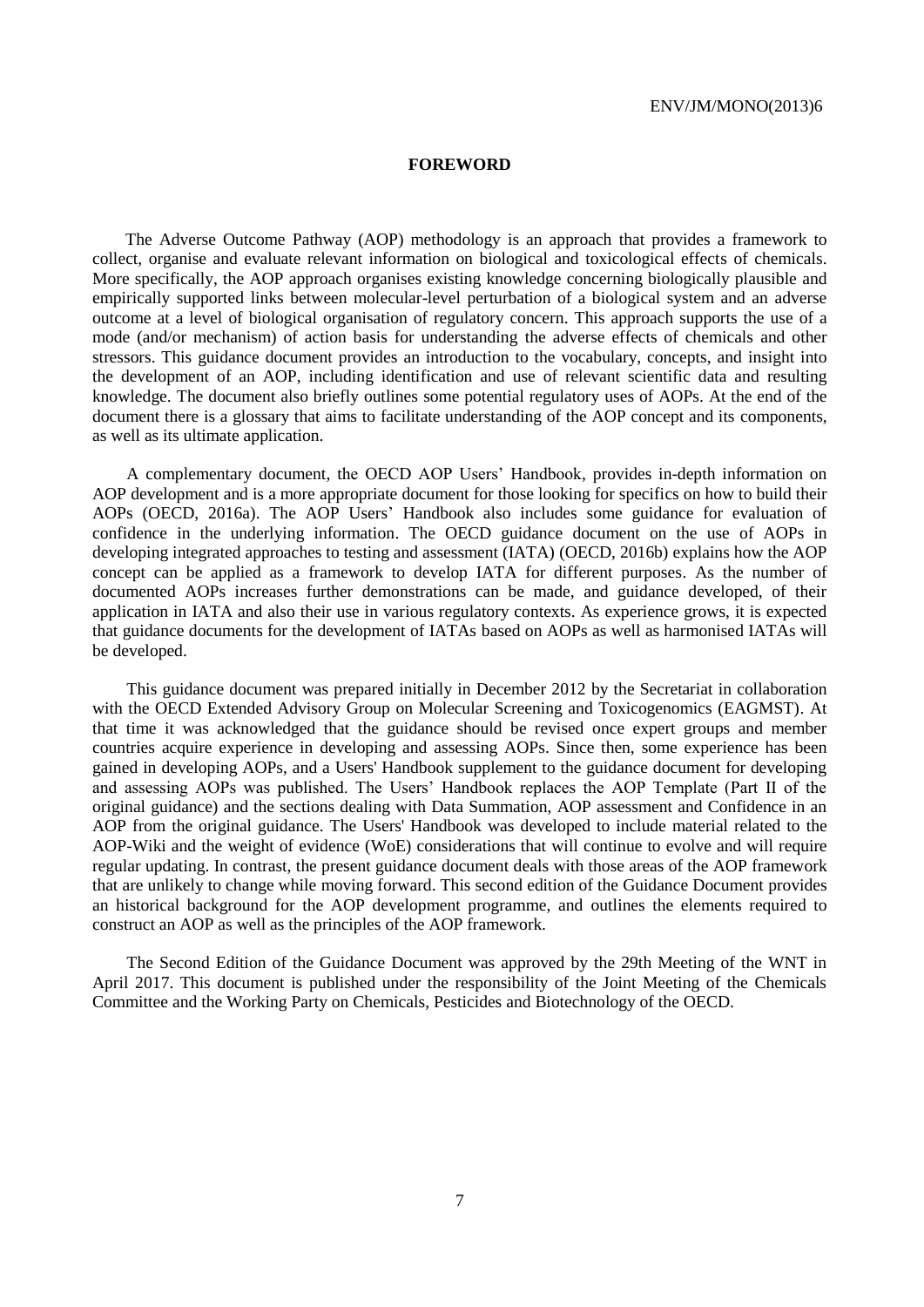# **Table of Contents**

| GUIDANCE DOCUMENT ON DEVELOPING AND ASSESSING ADVERSE OUTCOME                                                                                                                     |  |
|-----------------------------------------------------------------------------------------------------------------------------------------------------------------------------------|--|
|                                                                                                                                                                                   |  |
|                                                                                                                                                                                   |  |
|                                                                                                                                                                                   |  |
|                                                                                                                                                                                   |  |
|                                                                                                                                                                                   |  |
|                                                                                                                                                                                   |  |
| Developing Chemical Categories and Further Development of the OECD QSAR Toolbox 20<br>Use of AOPs within the context of Integrated Approaches to Testing and Assessment (IATA) 20 |  |
|                                                                                                                                                                                   |  |
|                                                                                                                                                                                   |  |
| ANNEX I: GLOSSARY OF TERMS RELATED TO ADVERSE OUTCOME PATHWAYS  26                                                                                                                |  |
|                                                                                                                                                                                   |  |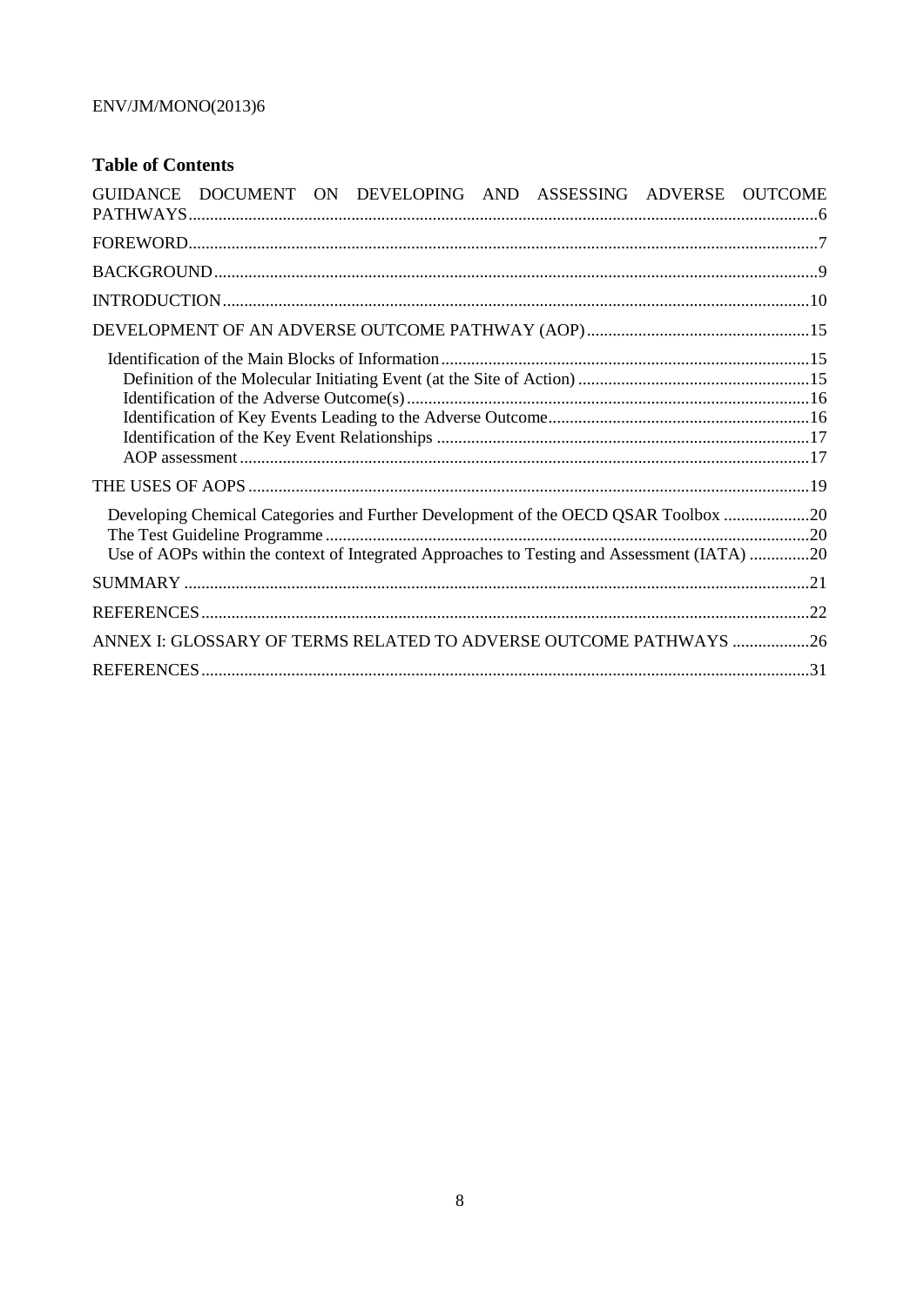#### <span id="page-8-0"></span>**BACKGROUND**

1. The historical paradigm for protecting humans and the environment from adverse effects of chemicals has centred primarily on whole animal toxicity testing with single chemicals of concern. However, due to the costs and time involved, it is not practical or feasible to test exhaustively all chemicals that could adversely affect humans and ecosystems. These realities indicate the need for scientifically defensible models and tools for more efficiently predicting adverse effects of chemicals. To date, our limited knowledge about biological systems has hindered efforts to use mechanistic information as a basis for effects extrapolation. Despite this, advances in toxicogenomics, bioinformatics, systems biology and computational toxicology offer potential in this context (NRC, 2007; Krewski et al., 2010). The Adverse Outcome Pathway (AOP) has been proposed as a framework to collect and evaluate relevant chemical, biological and toxicological information to support advancing more efficient and predictive assessment and testing strategies. The framework organises information as a basis to support the use of mode (and/or mechanism) of action for better understanding the path to adverse effects. It links existing and new methods with systems biology. Briefly, consideration of weight of evidence (WoE) for AOPs builds on concepts and principles incorporated in pre-existing evolving frameworks for mode of action (MOA)/human relevance analysis involving large numbers of scientists internationally, as was reported in Meek et al. 2014a.

2. The primary purpose of this guidance document is to provide an introduction to the development and assessment of AOPs, and the framework for consistent information gathering and organisation, including definitions for AOP-specific terminology. In this context, an AOP is a conceptual construct that portrays existing knowledge concerning the pathway of causal linkages between a molecular initiating event (MIE) and a final adverse outcome (AO) at a biological level of organisation that is relevant to a regulatory decision (Ankley et al., 2010).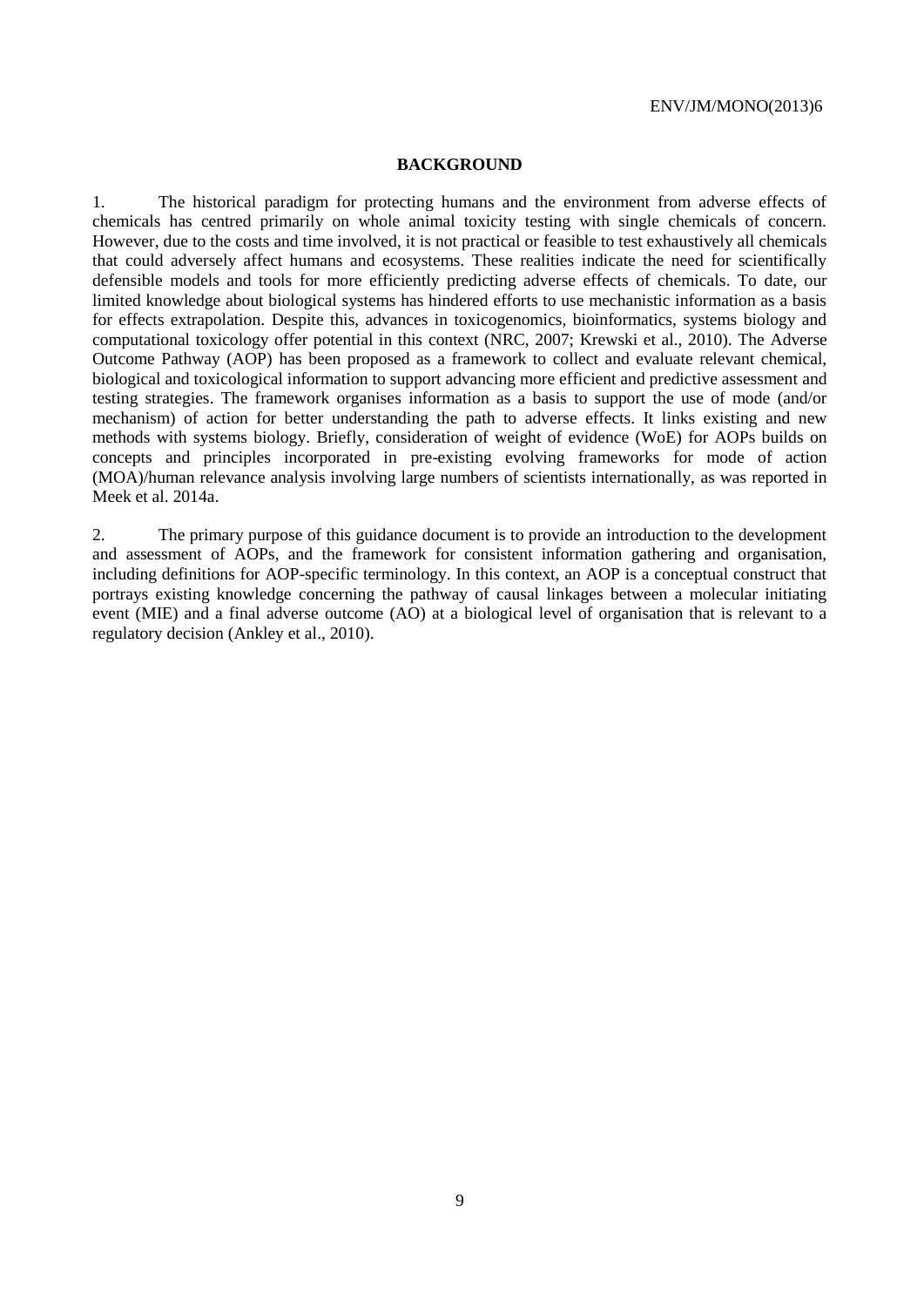## <span id="page-9-0"></span>**INTRODUCTION**

3. Recognising the limitations of current testing approaches for toxicological assessment and the rapid development of new biochemical and cellular assay systems and computational predictive methods, regulators and other stakeholders have been exploring ways to integrate existing knowledge from *in vivo* tests with the results of alternative methods and other sources of information, as a basis to evolve testing and assessment strategies to increase efficiency and predictivity.

4. Over the past two decades, a variety of groups have advocated systems- and pathway-based approaches to define the processes by which toxicants elicit AOs of interest for public health. Early applications of the pathway approach were often referred to as exposure-dose-response models or biologically based dose-response models (Clewell et al., 1995; Shuey et al., 1995). In 2001, a framework for using MOA information to determine human relevance of animal data was published by the International Programme on Chemical Safety (IPCS) (Sonich-Mullin et al., 2001) based on division of the path from metabolism to effect into a series of key events. The latter was adopted by the OECD in 2002 (OECD, 2002). In 2007, the United States National Academy of Science (NAS) published the *Report on Toxicity Testing in the 21st Century: A Vision and a Strategy* in which the concept of a 'toxicity pathway' based on similar principles was proposed (NRC, 2007). The report included a vision to reorient toxicity testing to evaluate perturbations of biological pathways by chemical exposures in well-designed *in vitro* methods using cells, preferably of human origin.

5. Since the McKim Conferences on Predictive Toxicology in 2006, 2007, and 2008 (http://mckim.qsari.org), and in parallel with refinement of the IPCS MOA framework (Boobis et al., 2006; 2008), the term "Adverse Outcome Pathway" (AOP) evolved (http://mckim.qsari.org). It was originally introduced by Ankley and co-workers (Ankley et al., 2010) and has evolved in the context of the OECD program as a conceptual construct that portrays existing knowledge concerning the pathway of causal linkages between a MIE and a final AO at a biological level of organisation that is relevant to a regulatory decision. In an AOP, it is important to integrate the known information from various sources. The approach is based on the concept that toxicity results from the chemical first reaching and then interacting with an initial target or targets in the organism. As such, an AOP is the sequential progression of events from the MIE to the *in vivo* outcome of interest (Figure 1). Generally, it refers to a broader set of pathways that would: 1) proceed from the MIE, which represents the perturbation that results from the interaction of a stressor with a biological target (e.g. DNA binding, protein oxidation, etc.); 2) continue on through a sequential series of biological activities (e.g. gene activation, or altered tissue development, etc.) that are essential for progression of the toxicity; and 3) ultimately culminate in the final AO relevant to human or ecological risk assessors (e.g., mortality, disrupted reproduction, cancer, or extinction, etc.) (OECD 2011, ENV/JM/MONO(2011)8).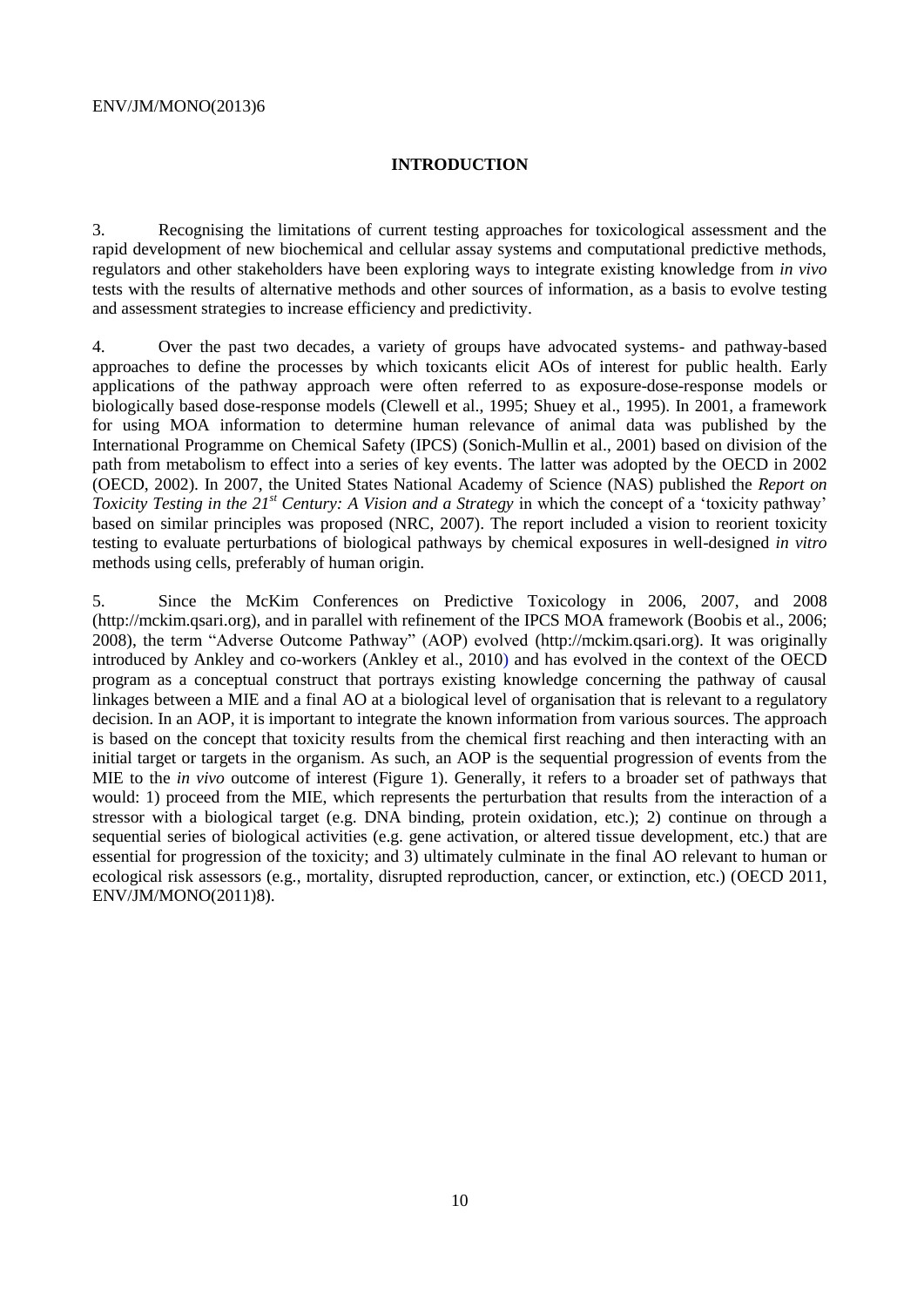

**Figure 1.** A schematic representation of the Adverse Outcome Pathway (AOP) is illustrated with reference to a number of examples at different levels of biological organisation.

6. The concept of AOPs has evolved based on a number of discussions in recent years, including a Pellston Conference convened by the Society of Environmental Toxicology and Chemistry in 2009 (Villeneuve and Garcia-Reyero, 2011; Watanabe et al., 2011; Perkins et al., 2011; Nichols et al., 2011; Celander et al., 2011; Kramer et al., 2011; ENV/JM/MONO(2012)10/PART1; ENV/JM/MONO(2012)10/PART2; Enoch and Cronin 2010; ENV/JM/MONO(2011)6; Schultz et al., 2011; Hill, 1965; US EPA,2005; US EPA, 2011). Papers produced from these discussions deal with a variety of aspects of AOPs including their derivation from existing data to techniques for reverseengineering AOPs from genomics data. A Workshop organised by the OECD entitled Using Mechanistic Information in Forming Chemical Categories was held in December 2010 in Washington DC and resulted in a number of recommendations and conclusions for the near term (i.e., subsequent two years). These recommendations were to:

1) engage toxicologists and other scientists in discussions of AOPs in an effort to foster interactions

by developing AOPs for well-established effects (e.g., skin sensitisation);

- 2) complete the proof of concept that began with the December 2010 workshop by developing AOPs for several different longer-term human health and ecotoxicological endpoints;
- 3) develop a strategic plan for identifying, assessing and advancing AOPs and their integration into the OECD QSAR Toolbox, including development of:
	- a) an information template that can be used for developing and assessing AOPs,
	- b) a set of guiding principles for assessing the completeness and acceptance of an AOP, and
	- c) a format for attaining mutual acceptance of an AOP;
- 4) harmonise the terminology associated with AOPs (OECD 2011, ENV/JM/MONO(2011)8).

7. In response to recommendation (1) and (2), the OECD developed an AOP for protein binding leading to skin sensitisation. Figure 2 presents the flow diagram of the pathways associated with skin sensitisation initiated by covalent binding to proteins (OECD 2012, ENV/JM/MONO(2012)10/PART1; ENV/JM/MONO(2012)10/PART2). Based on experience acquired in development of this AOP and in an effort to address recommendations (3) and (4), an initial version of the current Guidance was developed. This earlier Guidance has been refined here to address the essential elements and principles for developing and assessing AOPs. More details are included in the Users' Handbook, which is designed to be updated more easily than this guidance, based on feedback received from AOP developers and assessors.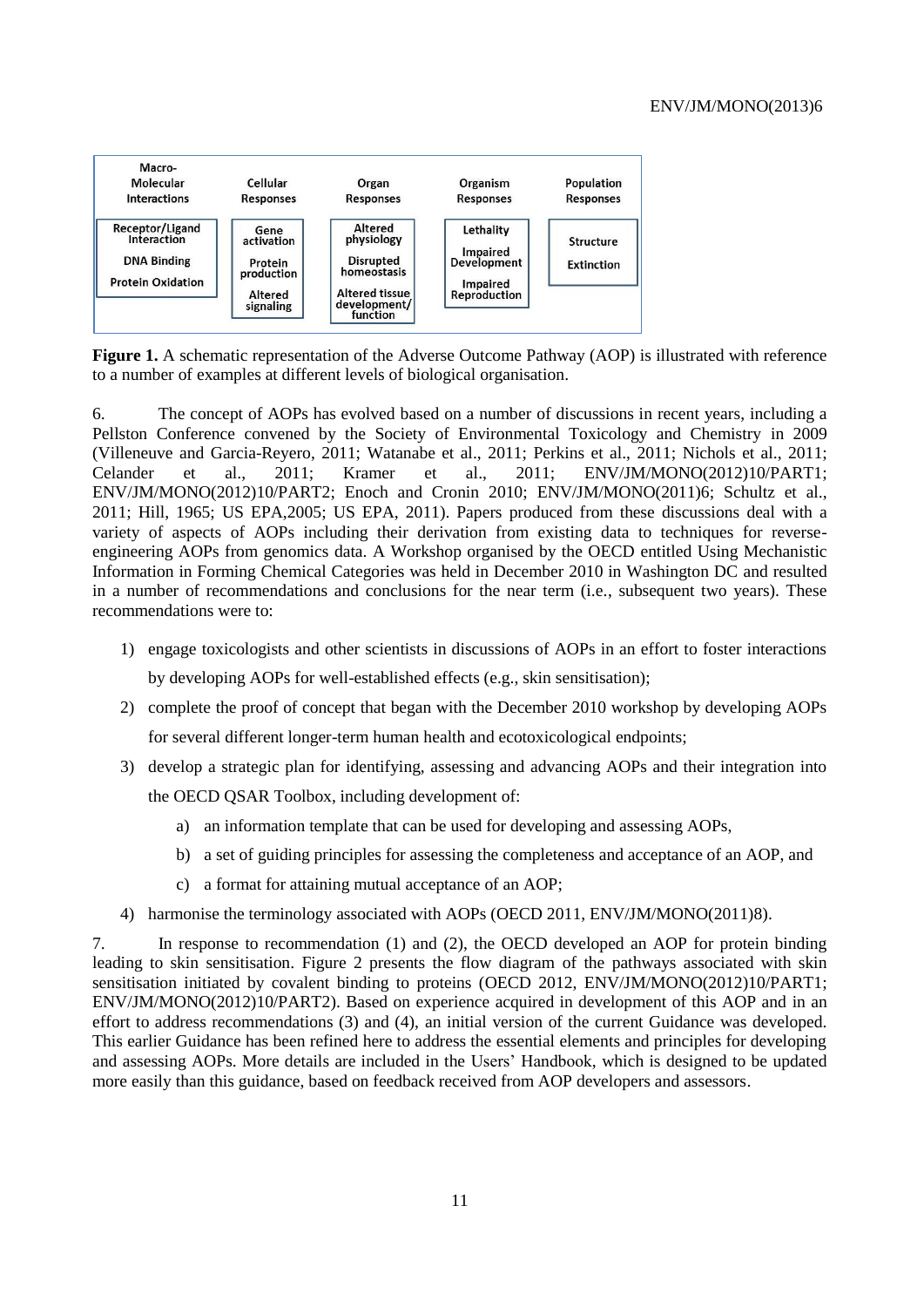

**Figure 2.** Example of an AOP associated with skin sensitisation (adapted from OECD 2012, ENV/JM/MONO(2012)10/PART1).

8. Members of the OECD Extended Advisory Group on Molecular Screening and Toxicogenomics (EAGMST), which assists international collaborative efforts in the area of AOPs, participated together with other scientists in the field in an international workshop in 2014 (http://www.saaop.org/workshops/somma.html). Resulting papers contributed to the refinement of conceptual aspects for the development and assessment of AOPs (Villeneuve et al., 2014a, b; Perkins et al., 2015; Garcia-Reyero, 2015; Becker et al., 2015; Groh et al., 2015a, b; Tollefsen et al., 2014). In one of the papers (Villeneuve et al., 2014a), five fundamental principles that guide AOP development are described:

(1) AOPs are not chemical specific;

(2) AOPs are modular and composed of reusable elements named key events (KEs) and key event relationships (KERs);

(3) an individual AOP, composed of a single sequence of KEs and KERs, is a pragmatic unit of AOP development and evaluation;

(4) networks composed of multiple AOPs that share common KEs and KERs are likely to be the functional unit of prediction for most real-world scenarios; and

(5) AOPs are living documents that will evolve over time as new knowledge is generated.

9. Another paper explored cases in WoE analysis as a basis for assessment of the maturity and level of confidence in AOPs based on modified Bradford-Hill considerations (Becker et al., 2015) that were included in the Users' Handbook. The major lessons learned from these experiences were also documented, and taken together with the case examples, contribute to better common understanding of the nature and form of documentation required to increase confidence in the application of AOPs.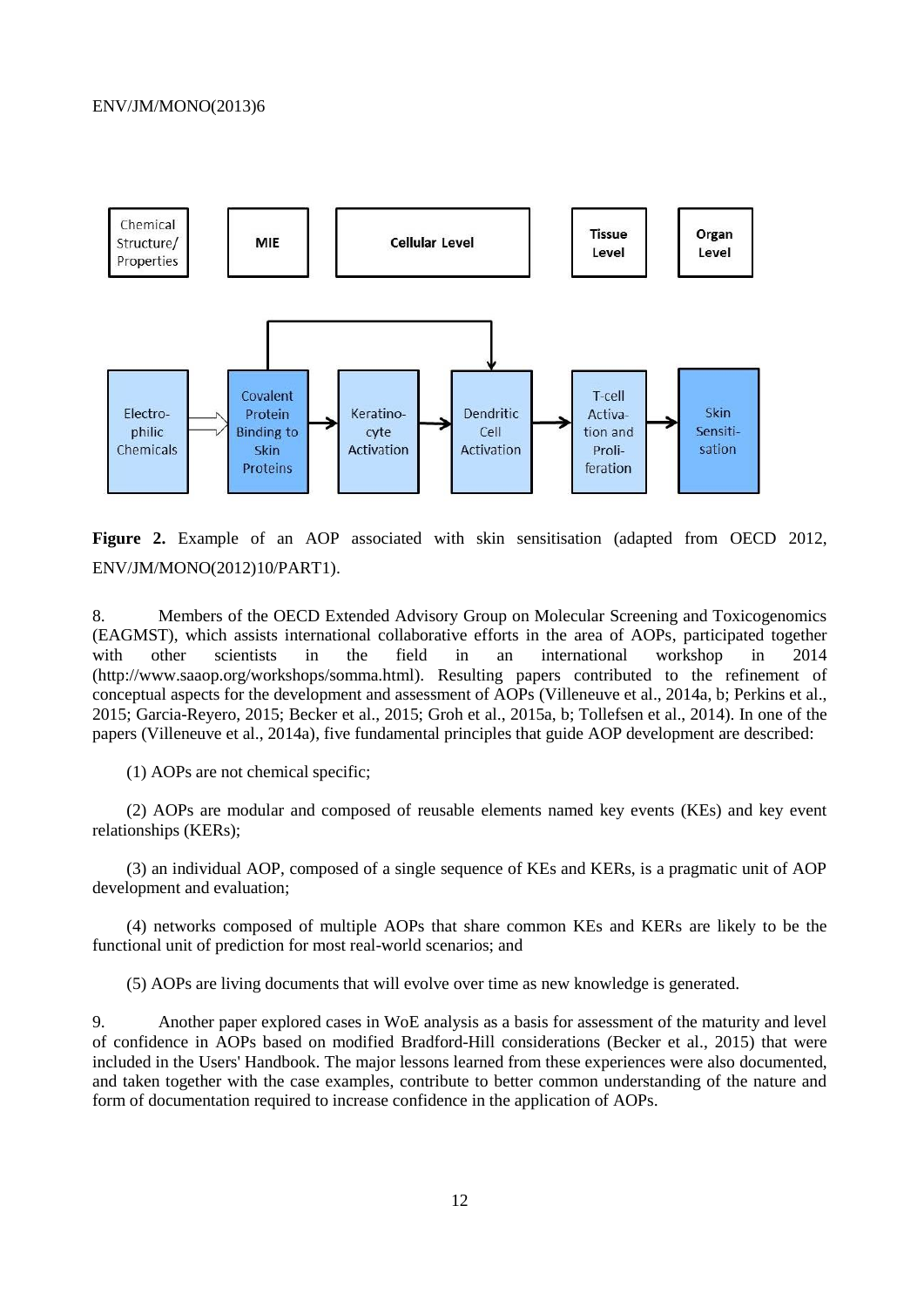10. Whilst AOPs may be depicted with a single axis (e.g. level of biological organisation; see Figure 1), toxicity is multi-dimensional (e.g., sex, species, age), so the pathway between a MIE and the final AO can vary significantly. This is especially true for more 'complex', longer-term endpoints, where effects are the result of multiple organ interactions (e.g., skin sensitisation), multiple events (e.g., repeated dose toxicity), accumulation over time (e.g., neural toxicity), or are related to a specific life stage of an organism (e.g. developmental toxicity). Nonetheless, although a number of biochemical steps are required for a toxic response to be realised, the MIEs are a prerequisite for all subsequent steps (Enoch and Cronin, 2010). With that said, it is understood that a single MIE may impact several signalling cascades (e.g. decreased protein expression of caspase-3, with concurrent activation of caspase-6), one or more of which may contribute to a specific AO. Additionally, an AOP is based on the fact that chemical interactions begin at the molecular level and not at the whole organism level. Thus, AOs observed *in vivo* are the results of a biological cascade initiated by the interaction of a chemical with endogenous biological molecules.

11. AOPs are a pragmatic simplification of biology, but it is recognised that they occur in a broader context that can be represented by AOP networks. A particular MIE may lead to several final outcomes and, conversely, several MIEs may lead to the same final outcome. However, an AOP should be designed to support an evaluation focusing on just one MIE and a single final AO.

12. Each component of an AOP may itself be influenced by other pathways ongoing within the biological system being modelled. Moreover, non-branched sequences of KEs that formulate an AOP unit likely possess KEs or KERs that are shared with other AOPs, generating interactions that lead to the creation of AOP networks. These systems of interacting AOPs, known as AOP networks, are thought to be more representative of most real-world scenarios (Villeneuve et al., 2014a; Knapen et al., 2015). AOPs can be visualised as a single linear sequence of KEs that leads to an AO, whereas AOP networks provide a broader picture and encompass a variety of available KEs and KERs that potentially can be perturbed leading to the manifestation of the same AO. These more complex networks may be viewed using other tools found in the AOP Knowledge Base (KB) (described below). These networks could be constructed to illustrate, for example, how an MIE in one organ (brain) could manifest as an AO in another (gonad).

13. OECD coordinates the efforts of building IT tools to enable the development and application of AOPs. The AOP-KB was launched on the 25th of September 2014 and consists of several modules. AOP-Wiki is an open-source interface that serves as central storage space of developed or under-construction AOPs that facilitates sharing of KEs and collaboration among AOP developers. AOP XPlorer is an additional module of the AOP-KB that assists in visualising AOP networks. The Effectopedia module captures additional structured information such as the quantitative response-response relationships between KEs, and the assays and biomarkers available for measuring the KEs. It displays this information via a graphical interface to facilitate the decision-making process. The fourth module, the Intermediate Effects database (IEDB), connects the AOP-KB to actual test results from in-vitro assays with prototypical chemicals, i.e. compounds used to underpin the scientific reasoning that leads to a certain AOP. The IEDB will be an IUCLID instance and will mostly use the OECD Harmonised Template (OHT) 201, which is geared towards non-classical test methods. OHT 201 data from third party IUCLID systems can be easily imported into the IEDB. The e.AOP.Portal is the main entry point for the AOP-KB, and provides a search mechanism for finding AOPs that are currently available in the AOP-Wiki and Effectopedia. The e.AOP.Portal hosts the status of all AOPs that are in the OECD work plan. All published AOPs are accessible through this same portal.

14. Development and release of AOPs and the AOP KB is expected to enable a variety of regulatory applications. For example, as part of the 2014 workshop described above, Groh et al. (2015a) explored how the AOP concept could be used to guide research aimed to improve our ability to predict AOs. In addition, using fish growth as a case study, they demonstrated how the AOP concept can be used to critically assess the knowledge available for specific chronic toxicity cases in order to identify existing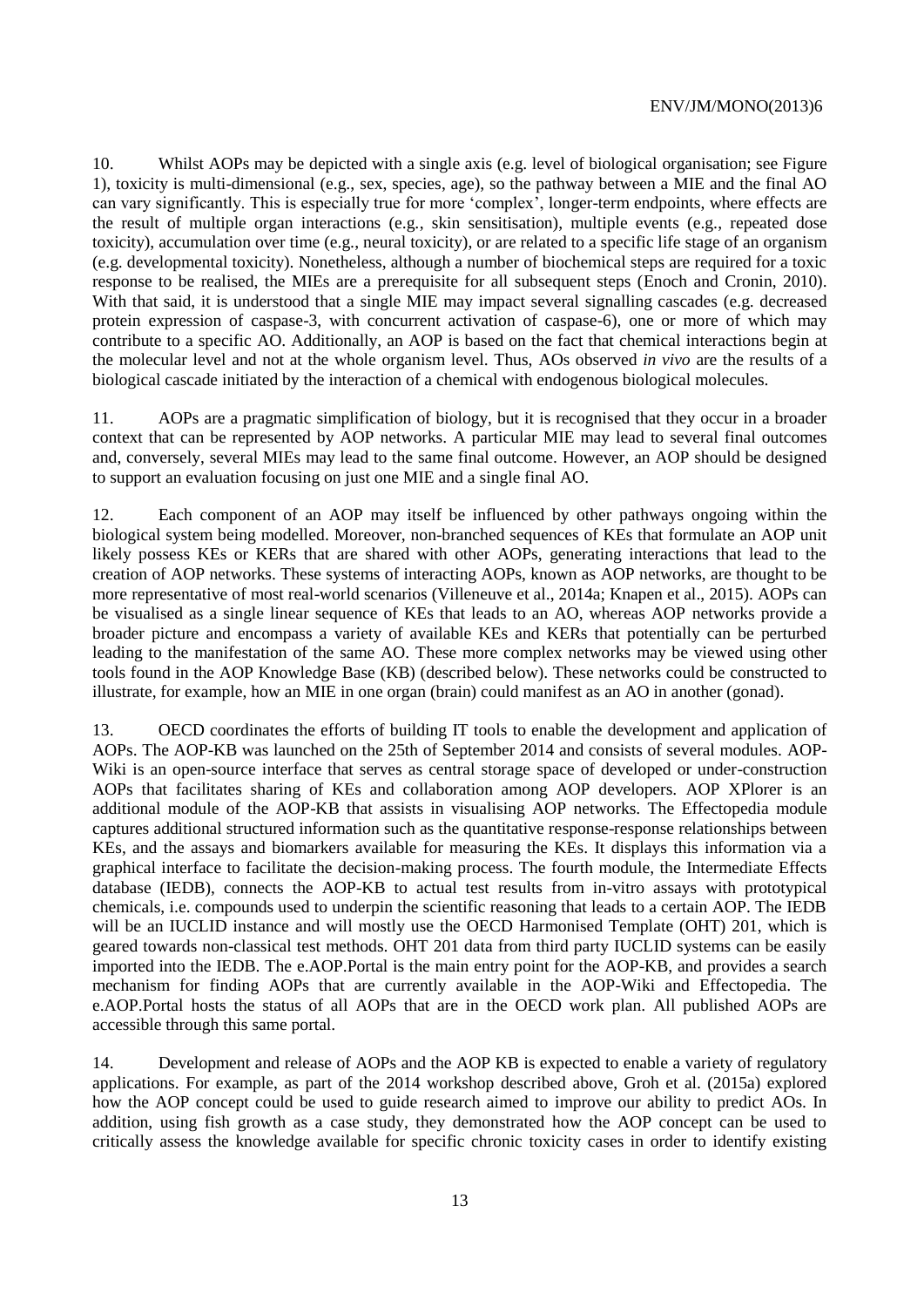knowledge gaps and potential alternative tests (Groh et al., 2015b). Workshop groups also focused on elucidating the role of AOPs in informing the development of IATA for different regulatory purposes (Tollefsen et al., 2014), and explored further possible regulatory applications of AOPs depending on the relative degree of an AOP's development and scientific confidence (Perkins et al., 2015).

15. From the beginning it has been acknowledged that definitions and a checklist and/or evaluation framework is needed to help determine sufficiency for purpose. All AOPs at any level of development are useful; however, the extent to which the AOP can be relied upon in a specific regulatory context is related to its level of development, the level of uncertainty that can be tolerated and the level of evidence (e.g. detail, quality, and quantity of information and data) available (see Users' Handbook). The OECD works in conjunction with the EAGMST, which has primary responsibility for approving into the work plan a submitted proposal on a particular AOP, to assess adherence to guidance principles, completeness, and scientific robustness of AOPs as they are entered in the AOP-Wiki, and seeks member countries' approval. After EAGMST approval, the Working Group of the National Coordinators for the Test Guidelines (WNT) and the Working Party on Hazard Assessment (WPHA) are responsible for endorsement of AOPs and subsequent declassification from the Joint Meeting (JM).

16. The aim of this document is to provide the framework for consistent information gathering and organisation into an AOP, including a glossary of definitions for AOP-specific terminology. The document intends to provide insight into which pieces of information are necessary to develop an AOP and the accompanying terminology that should be used. Finally, the document also briefly outlines the potential use of AOPs in regulatory contexts. Guidance on how to use AOPs for integrated testing strategies is available (OECD, 2016b), whereas further guidance on their use for risk assessment will be developed in the future. More detailed guidance on AOP development and implementation in the AOP Wiki can be found in Users' Handbook, which is a supplement to the present document that will evolve over time based on the experience gained. The content of both documents, meaning the present guidance document and Users' Handbook, should be considered if developing or assessing an AOP.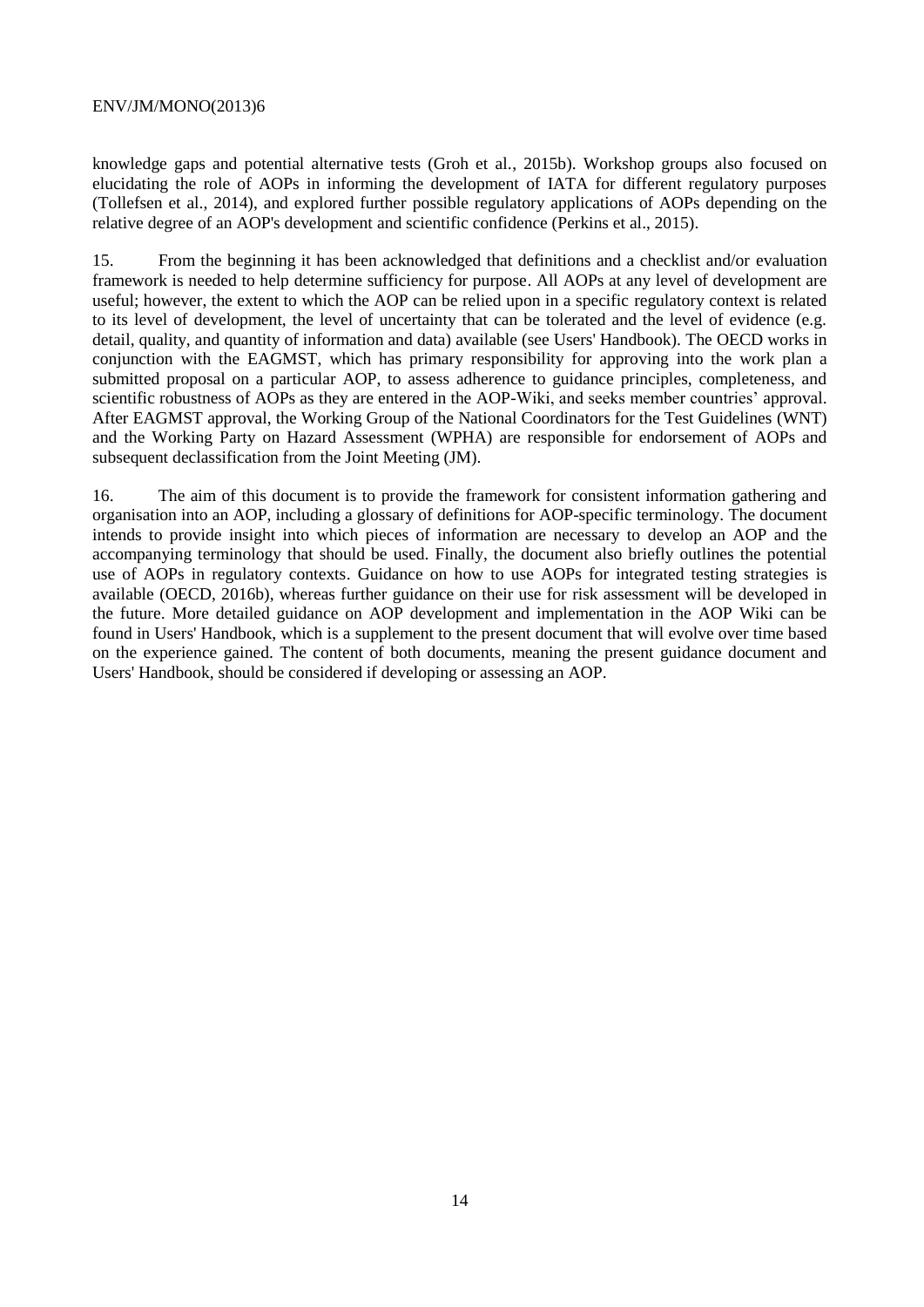## <span id="page-14-0"></span>**DEVELOPMENT OF AN ADVERSE OUTCOME PATHWAY (AOP)**

#### <span id="page-14-1"></span>**Identification of the Main Blocks of Information**

17. The basic components of an AOP are the KEs, which are usually at different levels of biological organisation. These KEs are causally linked and essential to the AO under consideration, and they are measurable. MIEs and AOs represent specialized KEs within the context of a single AOP. The AOP is anchored at one end by an MIE, which represents the direct interaction of a chemical with a biological target, and at the other end by an AO, which can be at any biological level of organisation that is relevant to a regulatory decision. The second basic component of an AOP is the key event relationship (KER). A KER represents the connection between an upstream KE and the downstream KE in an AOP. Each of these pieces of information must be clearly identified and described during AOP development.

18. To develop an AOP, different types of data can be utilised including: structural alerts that reflect the types of chemicals that can initiate a pathway (i.e. with potential to interact with the molecular target that initiates the pathway), *in chemico* methods that measure the relative reactivity or chemical-biological interactions, *in vitro* assays that inform on the subsequent cellular responses (e.g. gene expression), *ex vivo* and *in vivo* mechanistic tests and, *in vivo* tests that measure the endpoint(s) that are directly relevant to the AO that drives regulatory decision-making (OECD 2011, ENV/JM(2011)6). It is worth repeating that AOPs are not chemical-specific and the pathway description should be independent from any specific chemical initiator. Nevertheless, in the context of a particular AO, experimental data derived from exposure to prototypic chemicals are useful for understanding the patterns of biological response. This information is used to identify KEs and KERs in the AOP and provide scientific evidence supporting the AOP. Thus, the AOP provides a scientific basis for linking effects in different dimensions (e.g. at different levels of biological organisation) to the final endpoint of the AOP (Figure 1).

## <span id="page-14-2"></span>*Definition of the Molecular Initiating Event (at the Site of Action)*

19. Chemical-induced perturbations of biological systems are at the molecular level. Most chemicals can interact with more than one molecular target. The MIE is a primary anchor or "the foundation" of the AOP; therefore, it is important to identify clearly the beginning of the cascade leading to the specified final AO relevant to the assessment, especially in cases where the MIE/AOP is being used to support *in silico* or *in chemico* predictions. Many MIEs are defined in the form of covalent binding to proteins and/or DNA. These types of MIEs are based on the principles of organic chemistry (i.e. electrophile-nucleophile reactivity). In contrast, 'receptor binding' or binding to enzymes are often based on non-covalent interaction, which are more selective in nature. Chemicals have different affinities for different targets. If internal exposure is sufficient to saturate a binding site on a receptor or enzyme, then the potency of activation or inhibition of an activity is what might drive toxicity. Understanding the MIE facilitates the identification and definition of the properties of chemicals most likely to induce the perturbation, such as bioavailability, structural requirements (especially for receptor binding) and metabolic transformation. Understanding the chemistry of potential inducers helps to define the molecular structure limitations for chemical category members acting in a similar manner.

20. In the ideal scenario, when the MIE is well-defined, not only should the potential of a chemical to elicit that event be recognised, but also the likely site of action should be noted. For example, metabolic transformation of a substance to an electrophilic species may be the same for skin sensitisation and liver fibrosis, but the site of action will be different (keratinocytes versus hepatocytes). For some endpoints, especially based on receptor binding mechanisms, the identification of the site of action is very important, as the 'conformation' and other properties of the receptor structurally define the type of molecules that can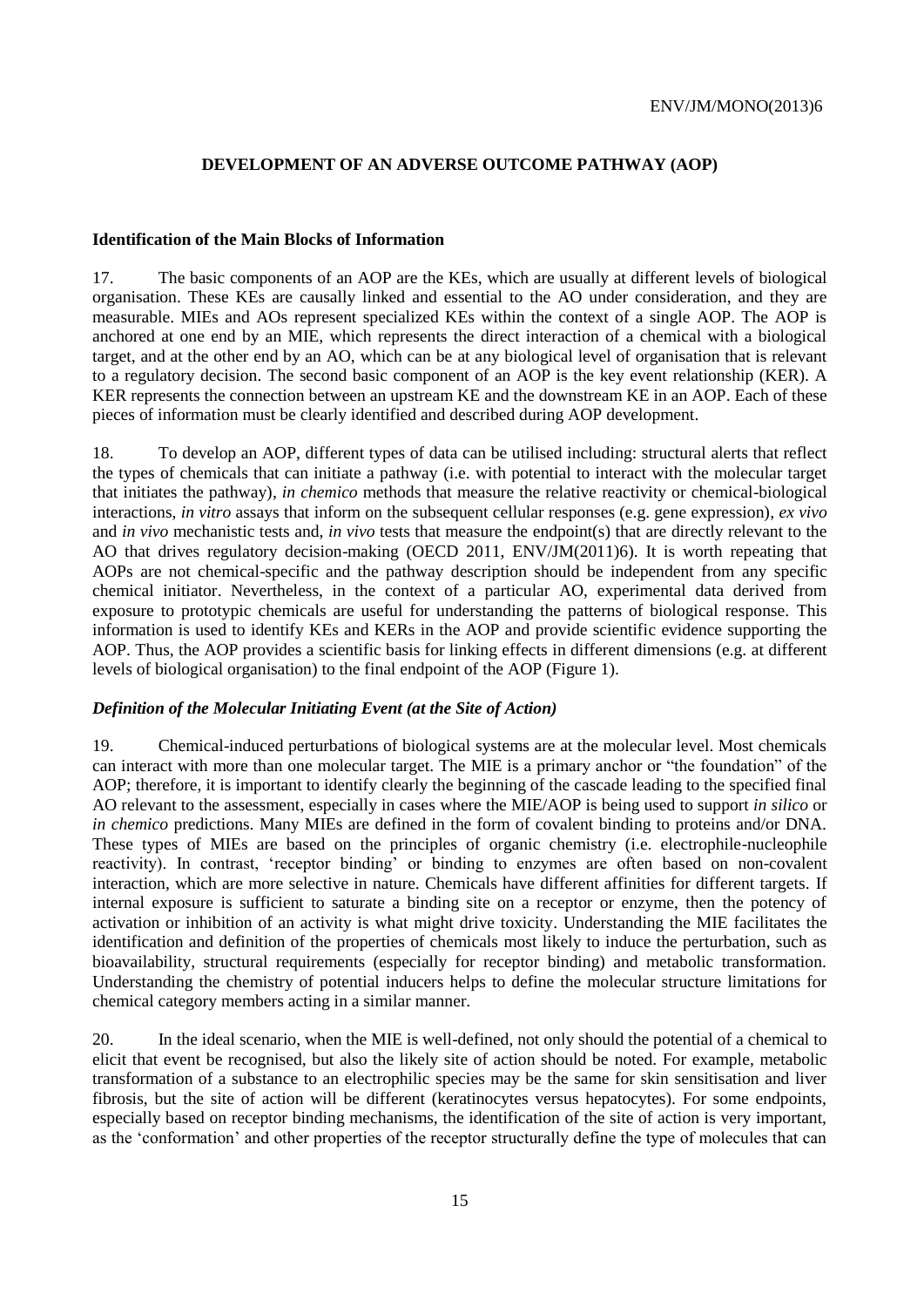bind to it. However, there are a number of AOs for which the identification of the site(s) of action of the MIE may be quite difficult (e.g. repeated dose) or have not been defined precisely (e.g. simple narcosis in fish). However, that does not necessarily mean the AOP, with ill-defined site(s) of action, is not useful.

## <span id="page-15-0"></span>*Identification of the Adverse Outcome(s)*

21. An AO is a specialised type of key event that is generally accepted as being of regulatory significance on the basis of correspondence to an established protection goal or equivalence to an apical endpoint in an accepted regulatory guideline toxicity test (OECD, 2016a). AOs can be defined based on a variety of dimensions (e.g., duration of exposure, sex, species, etc.). The final AO is notably an anchor of a particular AOP at the individual or population level. It is essential to clearly and precisely define the final AO relevant to regulatory decision-making (i.e., it corresponds to an accepted protection goal or common apical endpoint in an established regulatory guidance document). This helps to illustrate the mechanistic sequence of events leading to an AO that in the case of human health may constitute increased risk of a medical condition in a particular organ or organ system in an individual or in either the entire or a specified subset of the population; whereas, in ecosystems, this will most often be an outcome of demographic significance that has meaning in terms of estimates of wildlife population sustainability. Outcomes related to survival, fecundity or growth can be readily linked to population sustainability. However, many structural (e.g., gross abnormalities) and functional (e.g., behavioural anomalies) changes in organisms can have regulatory significance when combined with other factors and may add a valuable line of evidence in human and ecological risk assessment. At a minimum, an AOP should be linked to at least one AO of regulatory significance at the organ level of organisation or higher. Whenever feasible, the sequence of KERs should be extended to the population level in order to maximize the utility of the AOP for human health and ecological risk assessment (as appropriate to its applicability domain).

## <span id="page-15-1"></span>*Identification of Key Events Leading to the Adverse Outcome*

22. KEs are defined as steps along the pathway that represent intermediate events, typically at the different levels of biological organisation. To be a KE, the intermediate step must be essential to the AOP, and must be experimentally measurable. The Users' Handbook provides additional considerations and examples of the types of data that can be used to support the inclusion of a KE in an AOP.

23. The AOP includes the collection of KEs that lie between the final AO relevant to the assessment and the MIE. The relationship between adjacent events often can be defined in a manner that enables the inclusion of essential and measurable KEs that capture the main effects occurring along the pathway, rather than describing every single intermediate event. In an ideal scenario, the AOP should include a relatively small or minimal number of KEs required to establish the causal linkage/connection between the MIE (anchor 1) and the final AO (anchor 2). To provide support and data to evaluate an AOP, a range of *in vivo* and *in vitro* information on KEs and KERs, as well as information from high-throughput screening (HTS) assays, endpoints from high-content screening (HCS), omics approaches and even *in silico* methods can be used. As the number of KEs expands, the toxicological complexity becomes apparent.

24. Before the identification of KEs leading to AOs, an understanding of the normal physiological pathways is essential (e.g. reproductive processes, liver functions). This helps in the recognition of complex networks of processes that can be disrupted at the different levels of biological organisation. During the identification of KEs, a review of the existing literature is required to evaluate as much information as possible about the plausible mechanisms and intermediate steps leading to the final adverse effect. Judging the reliability and relevance of KE data in the available literature may include assessing critical parameters of the study design (e.g. exposure regime, duration of exposure, sampling times) for comparison and interpretation with respect to the final AO. While automated literature mining and evaluation tools including systematic review could aid to accelerate the development of an AOP, and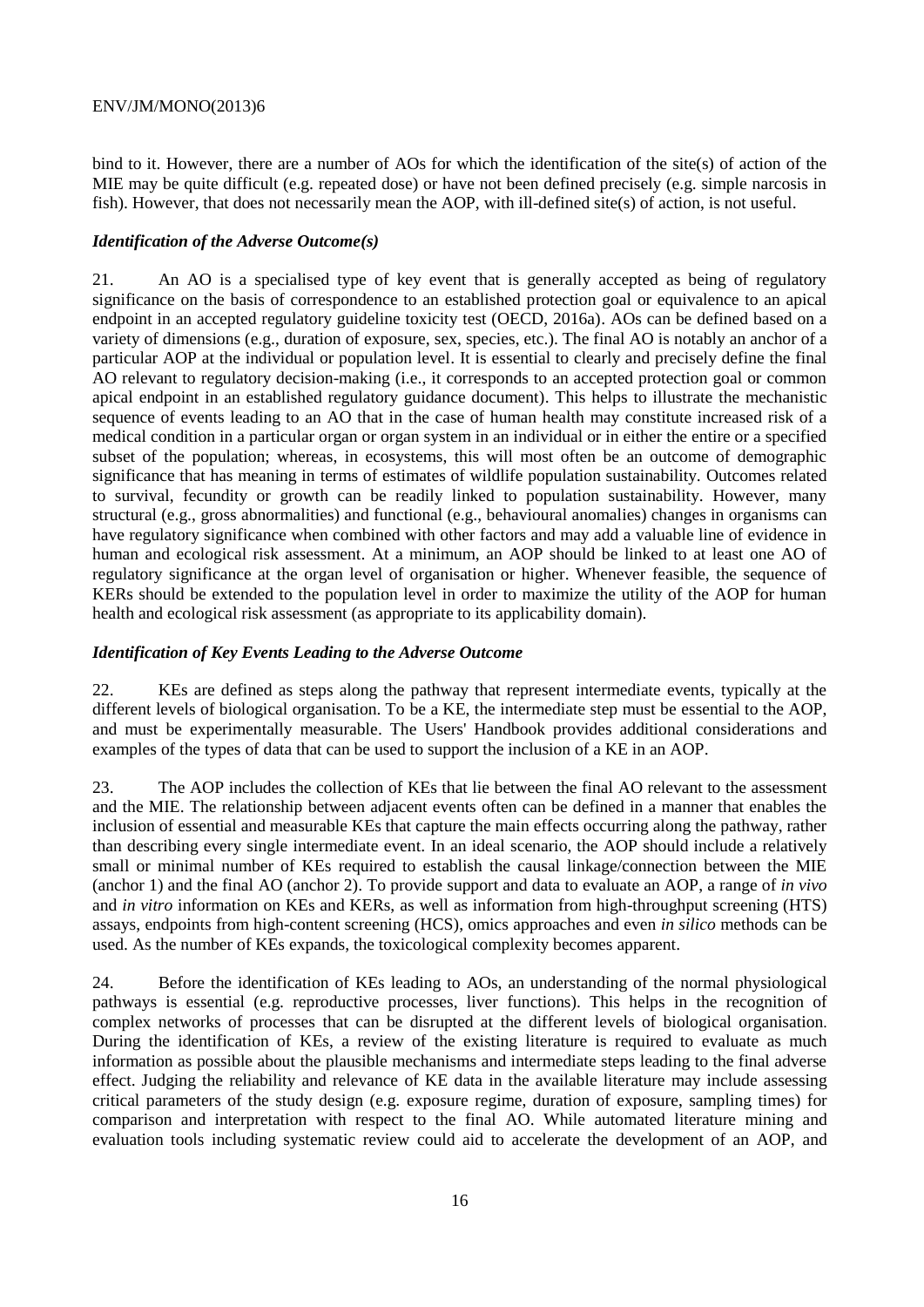enhance objectivity and transparency of data evaluation, it is not required. The important point is that AOP development should be supported by the scientific literature and how that is accomplished should be up to those developing the AOPs, provided the primary considerations discussed in the Users' Handbook are addressed. Usually, multiple intermediate events are identified during the construction of a given AOP. Therefore, the assembled knowledge needs to be filtered to ensure it is appropriate for a particular AOP of interest. When a KE is present in more than a single AOP, the information can be shared between the AOPs.

## <span id="page-16-0"></span>*Identification of the Key Event Relationships*

25. All the KEs identified in an AOP are linked and defined in KERs. Describing the KERs in an AOP involves assembling and organising the types of information and evidence that define the scientific basis for inferring the probable change in, or state of, a downstream KE from the known or measured state of an upstream KE.

26. By convention, KERs may take one of two forms (OECD, 2016a). The pair of KEs linked via a KER may either be adjacent to one another in the sequence of KEs that define a given AOP. Alternatively, a KER may refer to a pair of KEs for which the relationship is thought to run through another KE (i.e., non-adjacent KEs in an AOP). It is not necessary to describe a KER for every possible binary pair of KEs that could be non-adjacent. However, the option to provide KER descriptions for non-adjacent KEs is particularly useful within the AOP Wiki, because empirical evidence supporting the linkages between adjacent KEs may not be available, or may be available only for KEs that are not directly adjacent. For example, some KE measurements may be fairly difficult to make, such that they are rarely made in routine studies. While there may be sufficient data to establish the KE as part of the AOP, much of the available WoE may ignore or "leap over" that particular KE. Including non-adjacent KEs descriptions allows the WoE for these relationships to be described and linked to other AOPs.

27. A critical component of AOP development is evaluating the WoE of the KERs. This includes assessment of biological plausibility of the relationships, and examination of the empirical evidence to support that the first KE occurs at doses equal to or lower than the subsequent KE, and at earlier time points than the downstream KE. More detailed information, including examples, is found below and in the Users' Handbook supplement.

## <span id="page-16-1"></span>*AOP assessment*

28. The evidence underlying a given AOP purposefully developed for possible use in regulatory purposes is evaluated based on the evolved Bradford Hill considerations, which are used for comparative analysis of WoE in the MOA context (Meek et al., 2014a; Meek et al., 2014b). However, they have been modified, as appropriate, to address the context for chemical agnostic AOPs and can be found in the Users' Handbook (OECD, 2016a).

## 29. The three primary considerations are:

1) the biological plausibility of KERs, which relies on an understanding of the fundamental biological processes involved and whether they are consistent with the causal relationship being proposed in an AOP;

2) the essentiality of KEs, which is considered in the context of an entire AOP and refers to experimental data for whether or not downstream KEs or the AO are prevented or modified if an upstream event is blocked (e.g. testing in knockout models or investigations of reversibility);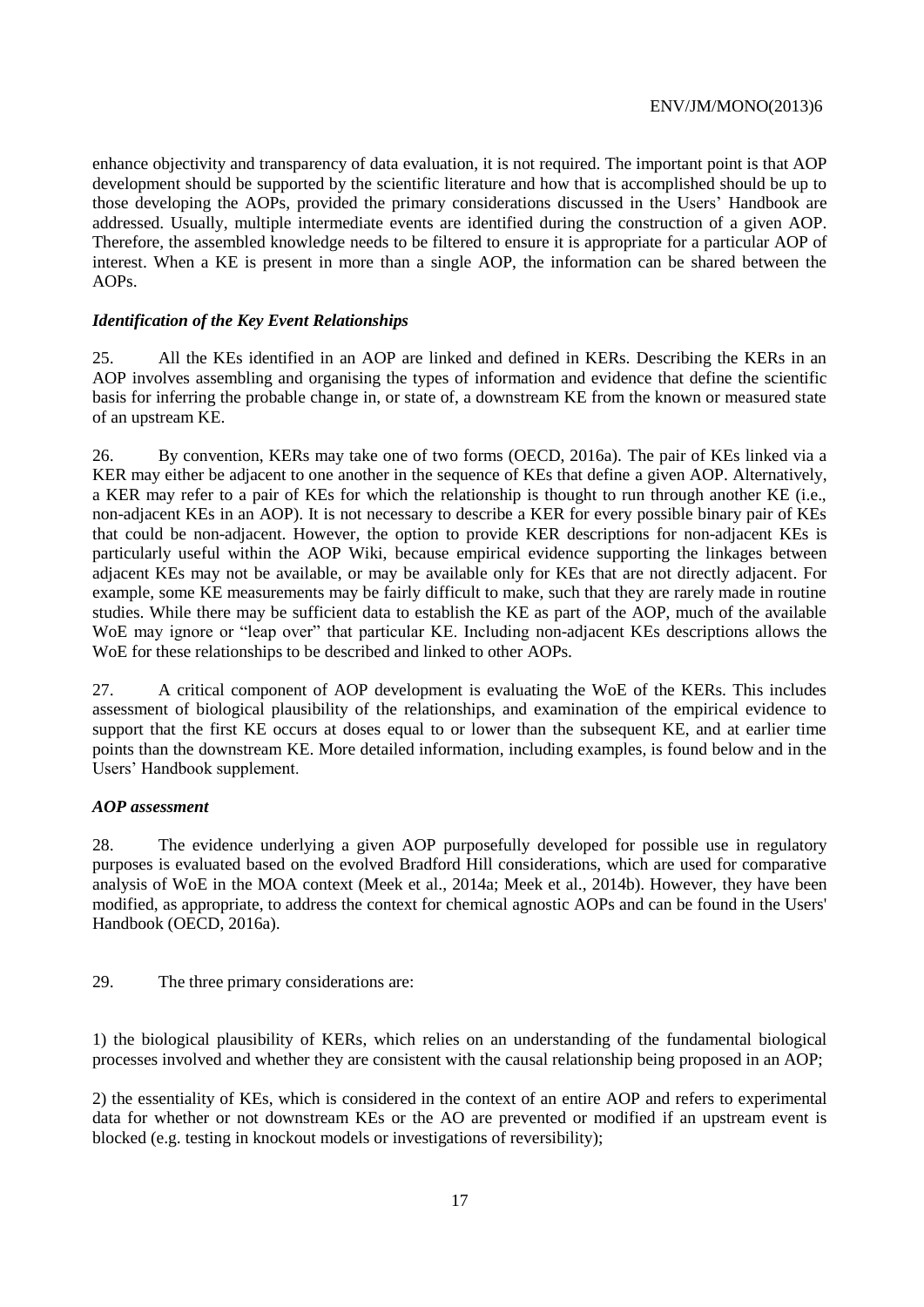3) the empirical support of KERs, which is often based on toxicological data derived by one or more reference chemicals where dose-response and temporal concordance for the KE pair can be assessed.

30. When evaluating an AOP, the biological plausibility and empirical support are both evaluated for each KER separately, whereas essentiality is considered in the context of the AOP, based on supporting information for each of the KEs. This process not only supports sharing of components amongst AOPs as described earlier, but also helps to explicitly identify critical data gaps and uncertainties within the AOP as a basis to facilitate targeted research and evaluation for possible regulatory application. Once the WoE (composed of biological plausibility and empirical support) has been evaluated for each KER, and the essentiality has been evaluated for each KE, the evidence in support of the overall AOP can be summarised in a table following the instructions in the Users' Handbook (OECD, 2016a).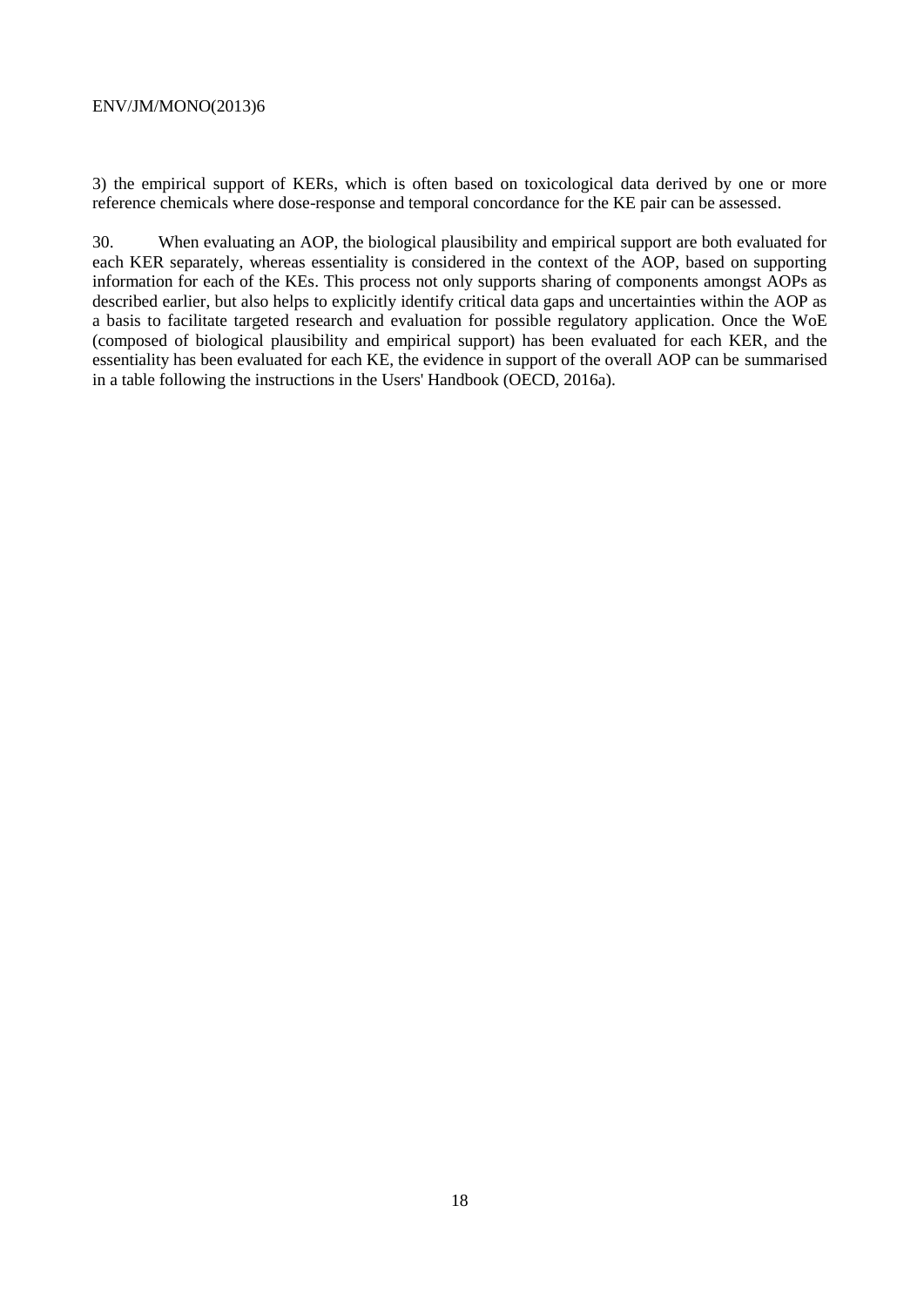## <span id="page-18-0"></span>**THE USES OF AOPS**

31. A well described AOP with descriptive quantitative KERs that can be mathematically modelled would normally be required to support quantitation of hazard as a basis for risk assessment. However, even a well-defined qualitative AOP, with an accurately described sequence of events through the different levels of biological organisation, can provide valuable pieces of mechanistic information that can be used for many purposes (OECD 2011, ENV/JM(2011)6).

32. A variety of potential uses have been described for AOPs; the extent to which decisions can be supported by a given AOP depends on the level of uncertainty and quantitative understanding of the KERs. For example, by identifying and describing the KEs, AOPs can inform the work of the OECD Test Guideline Programme by describing the rationale for the use of particular methods and also by identifying potentially more predictive methods for development (further described below). AOPs can also be used as a basis for developing an IATA or an integrated testing strategy (ITS). They can also be used for further development and application of alternative approaches, such as read-across, where categories are first formed and data gaps filled within the category, leading to potential refinement, reduction and/or replacement of conventional *in vivo* testing.

33. AOPs can also be used to contribute to a number of regulatory contexts, including but not limited to: (1) priority setting for further testing, (2) hazard identification, (3) classification and labelling, and (4) risk assessment. As such, as one proceeds from (1) to (4), the level of uncertainty that can be tolerated decreases and the level of evidence (e.g. detail, quality, and quantity of information and data) presented in supporting the AOP increases.

34. A partially developed AOP (i.e. one where not all KEs are known) may be useful in priority setting for further testing and development. Similarly, partially developed AOPs may be used in hazard identification, as is currently performed with the OECD QSAR Toolbox. Physiologically-based pharmacokinetic (PBPK) modelling and toxicokinetics information on absorption, distribution, metabolism, and excretion (ADME) are not considered in AOP development, but will have to be addressed in application of AOPs in any of the regulatory contexts described above. AOPs can also serve as the starting point for MOA analysis for specific chemicals, incorporating consideration of chemical space and ADME.

35. A qualitative AOP is one where the KEs are supported by descriptions of how the KEs can be measured and KERs supported by empirical evidence in addition to plausibility or statistical inference, along with qualitative evaluation of the overall WoE supporting the AOP (Villeneuve et al., 2014a). In contrast, a quantitative AOP is based on the assembly of KEs supported by descriptions of how the KEs can be measured and the accuracy and precision with which the measurements are made along with KERs supported by quantitative understanding of what magnitude and/or duration of change in the upstream KE is needed to evoke some magnitude of change in the downstream KE (Villeneuve et al., 2014a).

36. During its development, an AOP is likely to begin as a putative AOP and evolve into a quantitative AOP as more information is accumulated, and generally, AOPs will exist along a continuum between putative, completely qualitative and completely quantitative. It is important to note that an AOP is never complete – it can continue to evolve, but that does not preclude its use to support decision-making. Potential uses for AOPs within OECD are described below.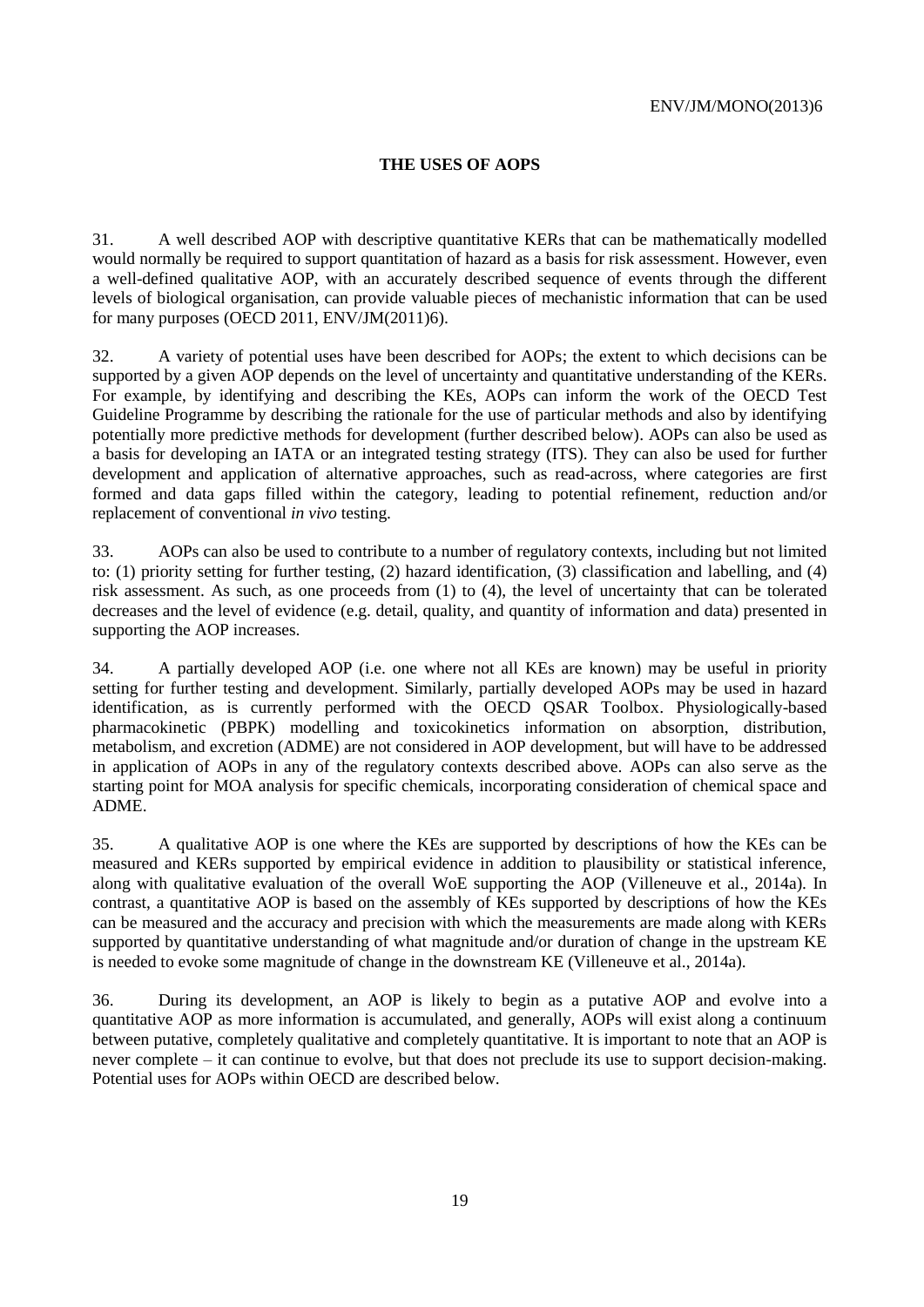## <span id="page-19-0"></span>**Developing Chemical Categories and Further Development of the OECD QSAR Toolbox**

37. One of the main target applications of AOPs is within the field of read-across and chemical category formation. AOPs can provide mechanistic information on the biological similarity of substances in grouping approaches when using the OECD QSAR Toolbox by addressing similarities of the MIE and KEs within one or multiple AOPs. In addition, AOPs can assist in the identification of refined testing strategies within a chemical category to address common mode of action of structurally similar substances, by focusing testing for specific KEs of a specific AOP (see also Use of AOPs within the context of Integrated Approaches to Testing and Assessment).

38. As demonstrated, for protein binding leading to skin sensitization in Version 3.0 of the OECD QSAR Toolbox, AOPs can be used to develop and refine chemical categories. In this example, three sets of information are collated and integrated: (1) a library of *in vivo* effects typically used in assessments (e.g. EC3 values in the local lymph node assay), (2) a library of MIEs (e.g. protein binding reaction), and (3) a library of intermediate events, typically data generated using *in vitro* methods (e.g. dendritic cell surface biomarkers) (OECD 2012, ENV/JM/MONO(2012)10/PART1; ENV/JM/MONO(2012)10/PART2.). Each endpoint can, in theory, be associated with a single or multiple chemical domain(s). With regard to chemical categories, the chemical structural space covered, or the applicability domain, depends on the chemicals assessed for the MIEs and the KEs within the AOP.

## <span id="page-19-1"></span>**The Test Guideline Programme**

39. By identifying and describing the KEs, the AOPs can inform the work of the Test Guideline Programme. Indeed, when the KEs are identified, one can propose the development of *in vitro* and *ex vivo*  assays that detect direct chemical effects or responses at the cellular or higher levels of biological organisation, as well as screening assays for targets related to the MIEs identified (OECD 2011, ENV/JM/MONO(2011)8). Conversely, by linking proposals for the development of *in vitro* test methods to KEs in an AOP, the relationship to hazard endpoints relevant for regulatory purposes can be established.

40. For example, two methods identified in the AOP for protein binding leading to skin sensitisation have been proposed to OECD for test guidelines development: the Keratinosens assay (gene expression in human keratinocytes) (OECD, Test No. 442C and D) and the h-CLAT assay (cell surface marker (CD86) expression in human monocytic cells) (OECD, Test No. 442E).

41. However, a single AOP is unlikely to capture all events of potential regulatory relevance. AOP networks, which are based on AOPs that share at least one common element, potentially can provide a more realistic representation of pathways and networks of alterations leading to AOs. Analysis of these AOP networks can aid the prioritisation of assay development, whether the goal is to develop a single assay with predictive utility for multiple outcomes, or a battery of assays that are highly specific for predicting a specific endpoint of regulatory concern. For example, five AOPs related to reproductive and developmental toxicity for fish have been used to describe an AOP network and to illustrate how AOP networks can be used for assay development and refinement (Knapen et al., 2015).

## <span id="page-19-2"></span>**Use of AOPs within the context of Integrated Approaches to Testing and Assessment (IATA)**

42. An AOP can serve as a basis for developing an IATA or an ITS for any given endpoint. An AOP can assist in determining what additional information (and therefore, which test, if any) would increase the certainty of linking an initiating event and adverse effect(s). Moreover, a well-established AOP can be used for species-to-species extrapolation. The application of IATA and ITS may also lead to the refinement, reduction and/or replacement of conventional *in vivo* testing. There have been various approaches for assessing the scientific support and confidence underlying AOPs and their application in IATA have been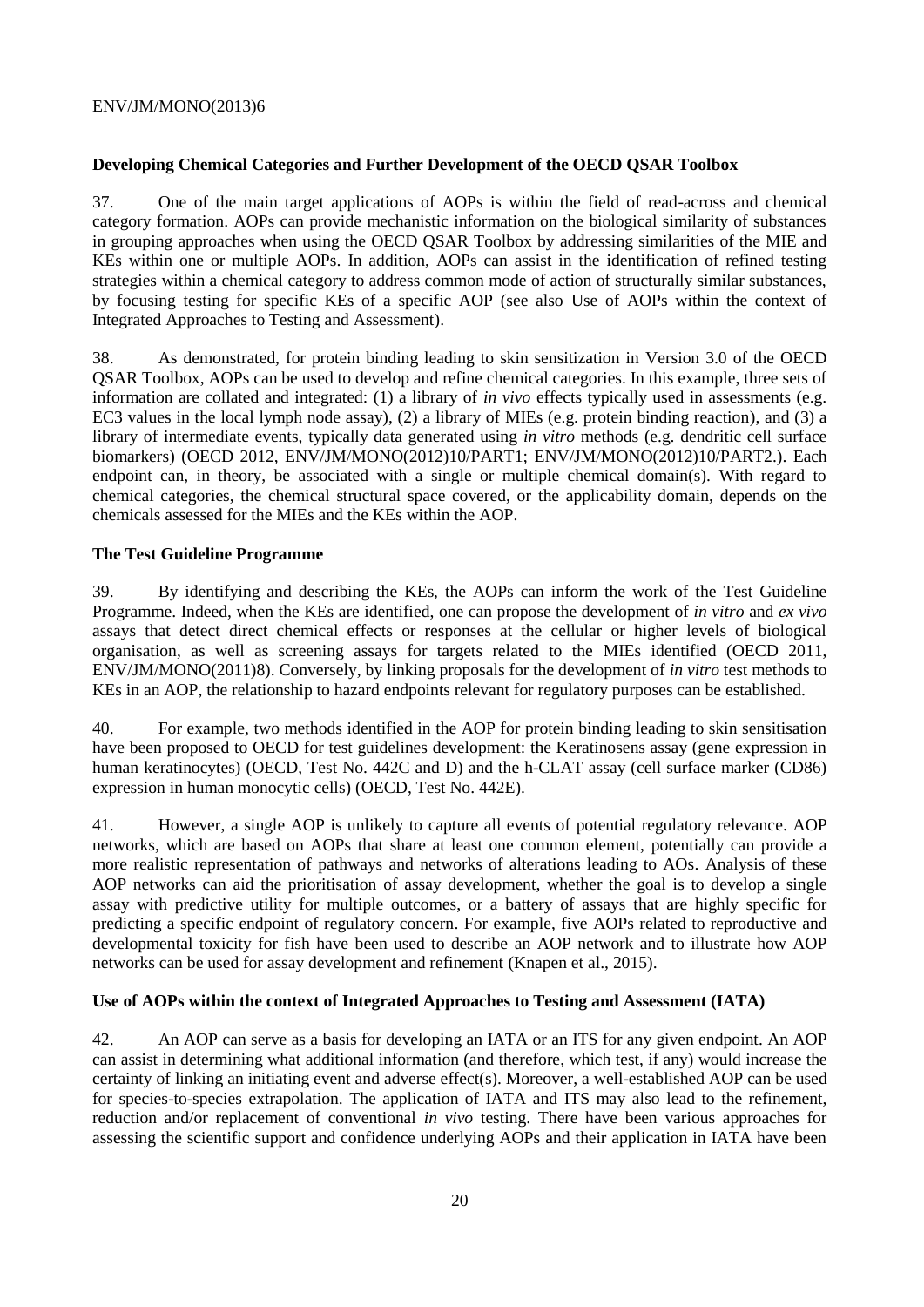proposed (Tollefsen et al., 2014; Patlewicz et al., 2015; Perkins et al., 2015). A guidance document is available (OECD, 2016b) that outlines an approach for the use of the AOP concept in developing IATA, building upon the workshop held in 2014 on a framework for the development and use of IATA (OECD, 2015) and experience to date with the development of IATA.

#### <span id="page-20-0"></span>**SUMMARY**

43. To implement a predictive strategy for risk assessment, results from *in vitro* toxicity assays focused on MIEs or cellular responses to MIEs will need to be extrapolated to effects on organisms and ultimately on populations. This can be achieved by developing AOPs that causally link MIEs with AOs. As these AOPs are intended to be used by regulatory agencies, this guidance provides an introduction to the development and assessment of AOPs, aiming to standardise the way in which AOPs are developed, documented and reviewed. Following their development and review, endorsed AOPs are published in the OECD Series on Adverse Outcome Pathways. However, because scientific knowledge progresses, the publication of an AOP in this series does not preclude further updates or new contributions to that AOP.

44. AOPs should provide a transparent, mechanistically-based framework for developing or refining chemical hazard categories, as well as proposing and prioritising targeted *in vitro* and *in vivo* testing. By understanding the likelihood of effects at lower levels of biological organisation from structure-activity relationships (SARs) and *in chemico* and *in vitro* assays, one could efficiently determine if additional tests at higher levels of biological organisation (e.g. *in vivo* assays) are required (Meek et al., 2011). The guidance provided here, along with incorporation of evolving MOA analysis presented in the MOA Framework (updated by WHO/IPCS in 2012; Meek et al. 2014a) and found in the Users' Handbook, will assist in incorporating mechanistic data and computational models in the decision-making process.

45. As indicated by Bauch et al., not all KEs in an AOP must be fully described in order to be used in an assessment (Bauch et al., 2011). Use of an AOP or network of AOPs for a particular purpose will involve consideration of the information concerning the MIE and the KEs that lead to the final AO, which is the basis of the AOP assessment, as well as the WoE for each KER and the overall AOP. What is considered sufficient knowledge of an AOP can be use-dependent, with a greater knowledge and/or confidence required for applications with greater potential impact (Meek et al., 2011).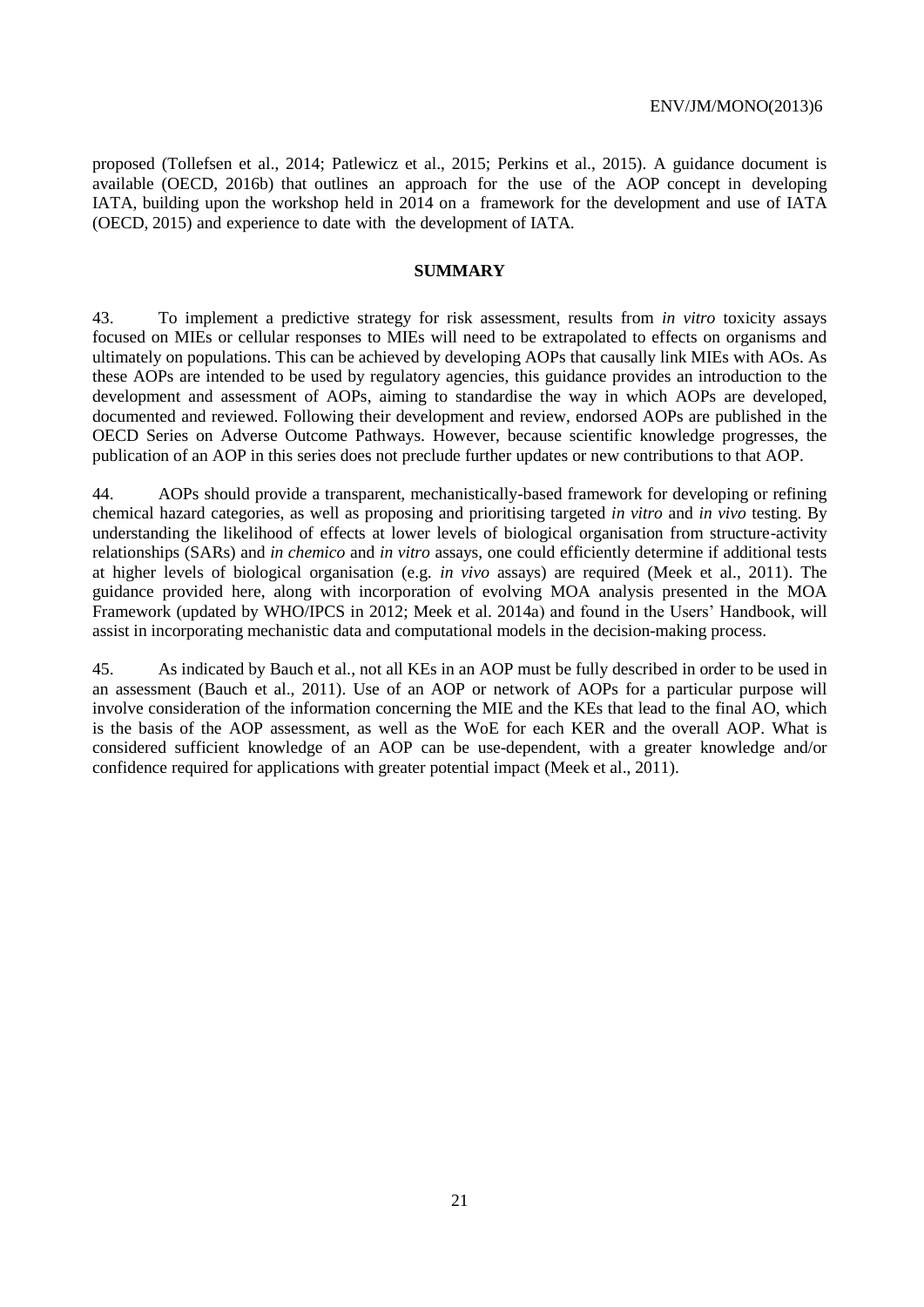#### <span id="page-21-0"></span>**REFERENCES**

Ankley, G.T., Bennett, R.S., Erickson, R.J., Hoff, D.J., Hornung, M.W., Johnson, R.D., Mount, D.R., Nichols, J.W., Russom, C.L., Schmieder, P.K., Serrano, J.A., Tietge, J.E., Villeneuve, D.L. (2010). Adverse Outcome Pathways: A Conceptual Framework to Support Ecotoxicology Research and Risk Assessment. Environ. Toxicol. Chem. 29: 730-741.

Bauch, C., Kolle, S.N., Fabian, E., Pachel, C., Ramirez, T., Wiench, B., Wruck, C.J., van Ravenzwaay, B., Landsiedel, R. (2011). Intralaboratory validation of four in vitro assays for prediction of the skin sensitizing potential of chemicals. Toxicol. In Vitro 25: 1162-1168.

Becker, R.A., Ankley, G.T., Edwards, S.W., Kennedy, S., Linkov, I., Meek, B., Sachana, M., Segner, H., Van Der Burg, B., Villeneuve, D.L., Watanabe, H., Barton-Maclaren, T.S. (2015) Increasing Scientific Confidence in Adverse Outcome Pathways: Application of Tailored Bradford-Hill Considerations for Evaluating Weight of Evidence. Regul. Toxicol. Pharmacol. 72: 514-537.

Boobis, A.R., Cohen, S.M., Dellarco, V., McGregor, D., Meek, M.E., Vickers, C., Willcocks, D., Farland, W. (2006). IPCS Framework for Analyzing the Relevance of a Cancer Mode of Action for Humans. Crit. Rev. Toxicol. 36(10): 781-792.

Boobis, A.R., Doe, J.E., Heinrich-Hirsch, B., Meek, M.E., Munn, S., Ruchirawat, M., Schlatter, J., Seed, J., Vickers, C. (2008). IPCS Framework for Analyzing the Relevance of a Noncancer Mode of Action for Humans. Crit. Rev. Toxicol. 38(2): 87-96.

Celander, M.C., Goldstone, J.V., Denslow, N.D., Iguchi, T., Kille, P., Meyerhoff, R.D., Smith, B.A., Hutchinson, T.H., Wheeler, J.R. (2011). Species extrapolation for the 21st century. Environ. Toxicol. Chem. 30: 52-63.

Clewell, H.J., Gentry, P.R., Gearhart, J.M., Allen, B.C., Andersen, M.E. (1995). Considering pharmacokinetic and mechanistic information in cancer risk assessments for environmental contaminants: examples with vinyl chloride and trichloroethylene. Chemosphere 31: 2561-2578.

Enoch, S.J., and Cronin, M.T.D. (2010). A review of the electrophilic reaction chemistry involved in covalent DNA binding. Crit. Rev. Toxicol. 40: 728-748.

Groh, K J., Carvalho, R., Chipman, J.K., Denslow, N.D., Halder, M., Murphy, C.A., Roelofs, D., Rolaki, A., Schirmer, K., Watanabe, K. H. (2015a). Development and application of the adverse outcome pathway framework for understanding and predicting chronic toxicity: I. Challenges and research needs in ecotoxicology Chemosphere 120: 764-777.

Groh, K.J., Carvalho, R., Chipman, J.K., Denslow, N.D., Halder, M., Murphy, C.A., Roelofs, D., Rolaki, A., Schirmer, K., Watanabe, K.H. (2015b). Development and application of the adverse outcome pathway framework for understanding and predicting chronic toxicity: II. A focus on growth impairment in fish Chemosphere 120: 778-792.

Hill, A.B. (1965). The environment and disease: Association or causation? Proc. R. Soc. Med. 58: 295-300.

Knapen, D., Vergauwen, L., Villeneuve, D.L., Ankley, G.T. (2015) The potential of AOP networks for reproductive and developmental toxicity assay development. Reprod. Toxicol. 56: 52-55.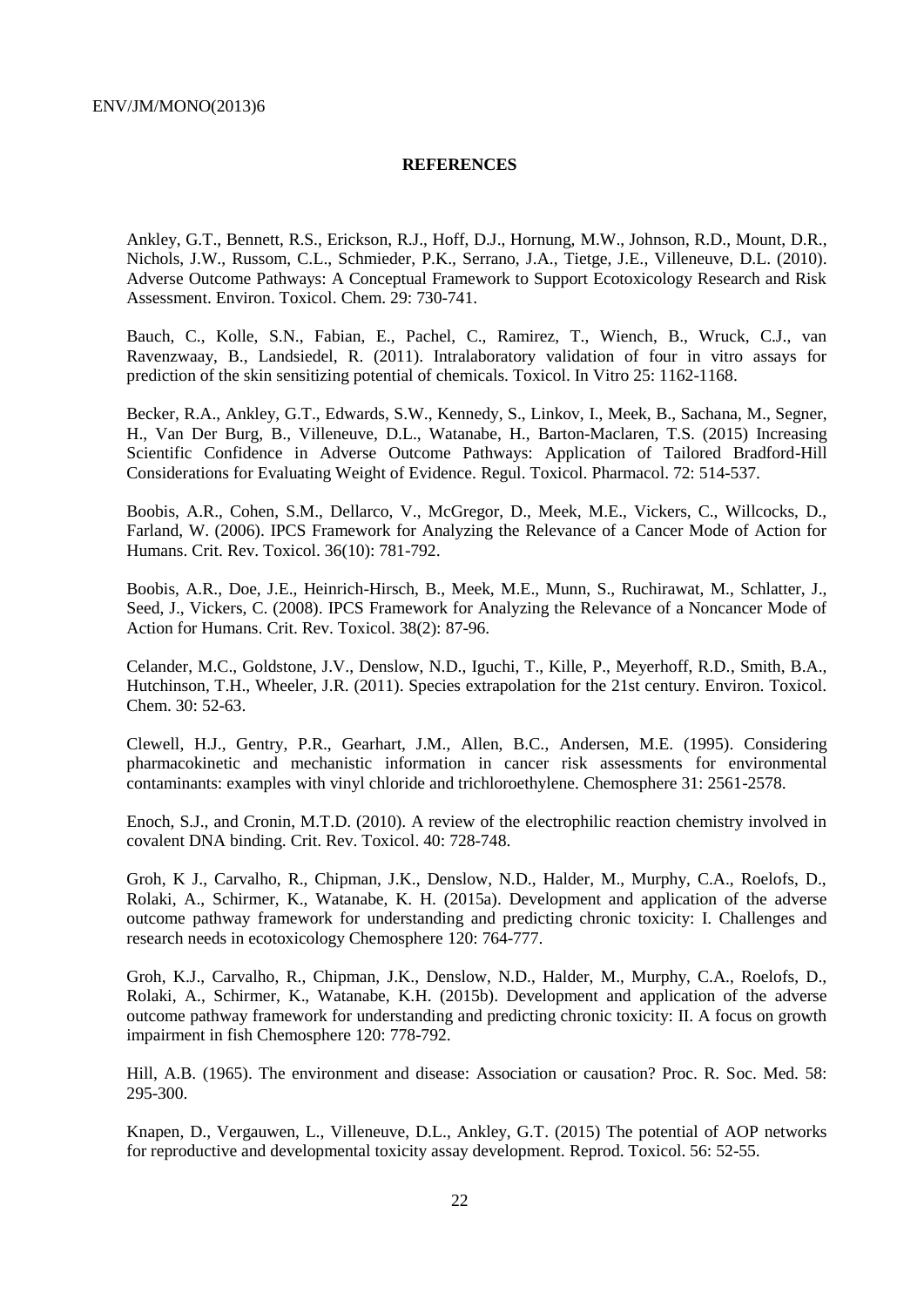Knudsen, T.B. and Kleinstreuer, N.C. (2011). Disruption of embryonic vascular development in predictive toxicology. Birth Defects Res. 93: 312-323.

Kramer, V.J., Etterson, M.A., Hecker, M., Murphy, C.A., Roesijadi, G., Spade, D.J., Spromberg, J., Wang, M., Ankley, G.T. (2011). Adverse outcome pathways and ecological risk assessment: bridging to population-level effects. Environ. Toxicol. Chem. 30: 64-76. Krewski, D., Acosta, D.Jr., Andersen, M., Anderson, H., Bailar, J.C. 3<sup>rd</sup>., Boekelheide, K., Brent, R., Charnley, G., Cheung, V.G., Green, S. Jr., Kelsey, K.T., Kerkvliet, N.I., Li, A.A., McCray, L., Meyer, O., Patterson, R.D., Pennie, W., Scala, R.A., Solomon, G.M., Stephens, M., Yager, J., Zeise, L. (2010) Toxicity testing in the 21st century: a vision and a strategy. J Toxicol Environ Health B Crit Rev. 13: 51-138.

Meek, M.E., Boobis, A.R., Crofton, K.M., Heinemeyer, G., Raaij, M.V., Vickers, C. (2011). Risk assessment of combined exposure to multiple chemicals: A WHO/IPCS framework. Regul. Toxicol. Pharmacol. 60: S1-S14.

Meek, M.E., Boobis, A., Cote, I., Dellarco, V., Fotakis, G., Munn, S., Seed, J., Vickers, C. (2014a). New developments in the evolution and application of the WHO/IPCS framework on mode of action/species concordance analysis. J. Appl. Toxicol. 34: 1-18.

Meek, M.E., Palermo, C.M., Bachman, A.N., North, C.M., Jeffrey Lewis R (2014b). Mode of action human relevance (species concordance) framework: Evolution of the Bradford Hill considerations and comparative analysis of weight of evidence. J. Appl. Toxicol. 34: 595-606.

Nichols, J.W., Breen, M., Denver, R.J., DiStefano, J.J. III, Edwards, J.S., Hoke, R.A., Volz, D.C., Zhang, X. (2011). Predicting impacts on vertebrate endocrine systems. Environ. Toxicol. Chem. 30: 39-51.

NRC (2007). Toxicity Testing in the 21st Century: A Vision and a Strategy. Washington, DC: The National Academies Press.

OECD (2002) Guidance Notes for Analysis and Evaluation of Chronic Toxicity and Carcinogenicity Studies. OECD Environment, Health and Safety Publications. Series on Testing and Assessment No. 35 and Series on Pesticides No. 14. ENV/JM/MONO(2002)19.

OECD (2011). Provision of knowledge and information: hazard assessment: follow-up from the OECD workshop on using mechanistic information in forming chemical categories: a long-term vision for the (Q)SAR project. ENV/JM(2011)6.

OECD (2011). Report of the Workshop on Using Mechanistic Information in Forming Chemical Categories. OECD Environment, Health and Safety Publications Series on Testing and Assessment No. 138. ENV/JM/MONO(2011)8.

OECD (2012). The adverse outcome pathway for skin sensitization initiated by covalent binding to proteins. Part 1 scientific evidence. OECD Environment, Health and Safety Publications Series on Testing and Assessment No. 168. ENV/JM/MONO(2012)10/PART1.

OECD (2012). The adverse outcome pathway for skin sensitization initiated by covalent binding to proteins. Part 2 Use of AOP to develop chemical categories and integrated assessment and testing approaches. OECD Environment, Health and Safety Publications Series on Testing and Assessment No. 169. ENV/JM/MONO(2012)10/PART2.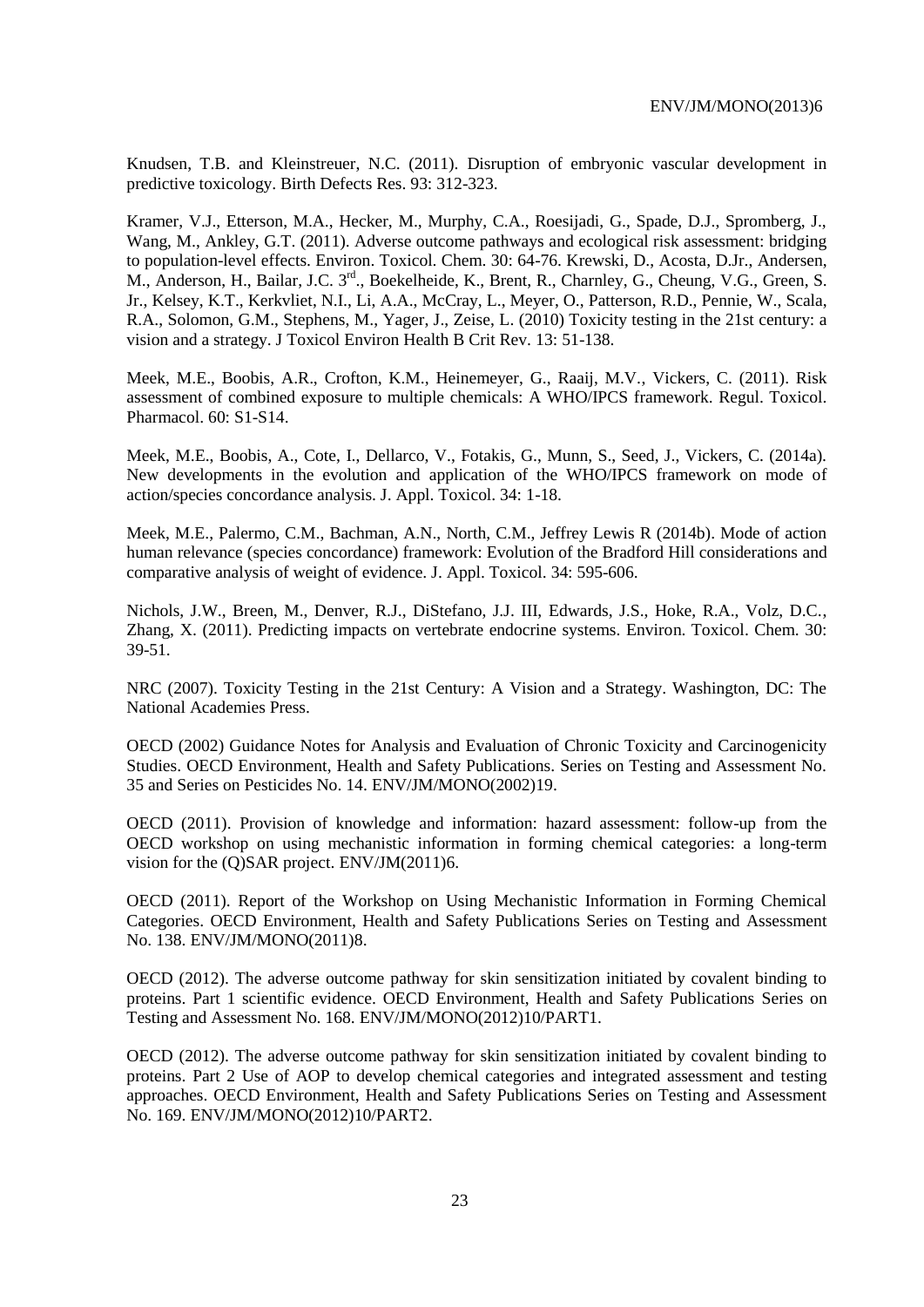OECD (2015). Report of the workshop on a framework for the development and use of integrated approaches to testing and assessment. OECD Environment, Health and Safety Publications Series on Testing and Assessment No. 215. ENV/JM/MONO(2015)22.

OECD (2016a) Users' Handbook supplement to the Guidance Document for developing and assessing Adverse Outcome Pathways. OECD Series on Adverse Outcome Pathways, No. 1, OECD Publishing, Paris.

OECD (2016b) Guidance document for the Use of Adverse Outcome Pathways in Developing Integrated Approaches to Testing and Assessment (IATA). OECD Environment, Health and Safety Publications Series on Testing and Assessment No. 257. ENV/JM/MONO(2016)64.

Patlewicz, G., Simon, T. W., Rowlands, J. C., Budinsky, R. A., Becker, R. A. (2015). Proposing a scientific confidence framework to help support the application of adverse outcome pathways for regulatory purposes. Regul. Toxicol. Pharmacol. 71: 463-477.

Perkins, E.J., Chipman, J.K., Edwards, S., Habib, T., Falciani, F., Taylor, R., Van Aggelen, G., Vulpe, C., Antczak, P., Loguinov, A. (2011). Reverse engineering adverse outcome pathways. Environ. Toxicol. Chem. 30: 22-38.

Perkins, E.J., Antczak, P., Burgoon, L. D., Falciani, F., Garcia-Reyero, N., Gutsell, S., Hodges, G., Kienzler, A., Knapen, D., McBride, M., Willett, C. (2015). Adverse outcome pathways for regulatory applications: examination of four case studies with different degrees of completeness and scientific confidence. Toxicol. Sci. 148: 14-25.

Schultz, T.W. (2010). Adverse outcome pathways: A way of linking chemical structure to in vivo toxicological hazards. In: Cronin, M.T.D. and Madden, J.C. eds., In Silico Toxicology: Principles and Applications, The Royal Society of Chemistry pp. 346-371.

Schultz, T.W., Diderich, B., Enoch, S. (2011). The OECD Adverse Outcome Pathway Approach a case study for skin sensitisation. In: Seidle, T. and Spielmann, H. Eds., Alterative Testing Strategies Progress Report 2011 & AXLR8-2 Workshop Report on a Roadmap to Innovative Toxicity Testing. pp. 288-300.

Shuey, D.L., Setzer, R.W., Lau, C., Zucker, R.M., Elstein, K.H., Narotsky, M.G., Kavlock, R.J., Rogers, J.M. (1995). Biological modeling of 5-fluorouracil developmental toxicity. Toxicology 102: 207-213.

Sonich-Mullin, C., Fielder, R., Wiltse, J., Baetcke, K., Dempsey, J., Fenner-Crisp, P., Grant, D., Hartley, M., Knaap, A., Kroese, D., Mangelsdorf, I., Meek, E., Rice, J.M., Younes, M. (2001). International Programme on Chemical Safety. IPCS conceptual framework for evaluating a mode of action for chemical carcinogenesis. Regul. Toxicol. Pharmacol. 34: 146-152.

Tollefsen, K.E., Scholz, S., Cronin, M.T., Edwards, S.W., de Knecht, J., Crofton, K., Garcia-Reyero, N., Hartung, T., Worth, A., Patlewicz, G. (2014). Applying adverse outcome pathways (AOPs) to support integrated approaches to testing and assessment (IATA). Regul. Toxicol. Pharmacol. 70: 629- 640.

U.S. EPA (2005). Guidelines for Carcinogen Risk Assessment. Washington, DC: Risk Assessment Forum. March. EPA/630/P‐03/001B. http://www.epa.gov/raf/publications/pdfs/CANCER\_GUIDELINES\_FINAL\_3‐25‐05.pdf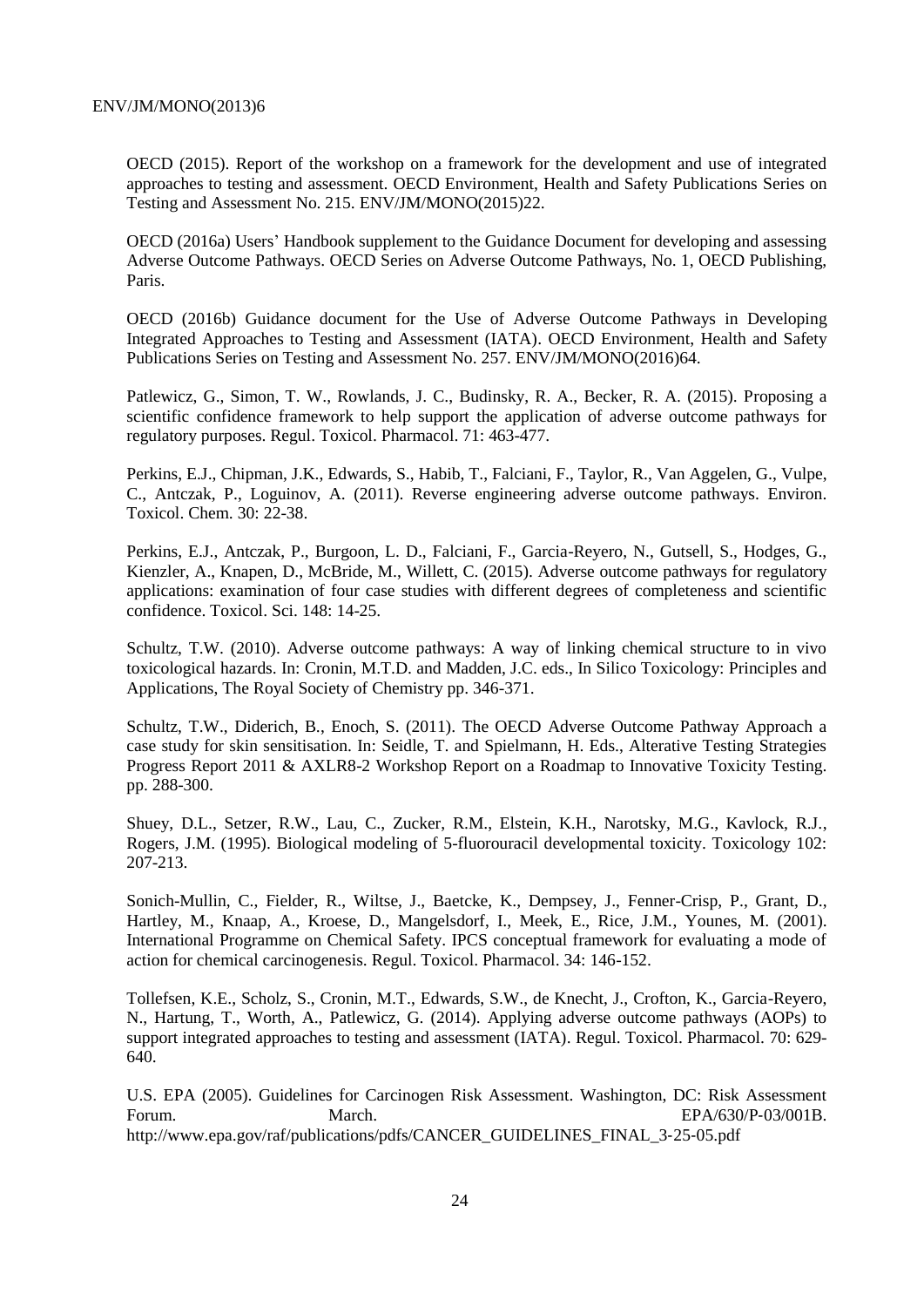US EPA (2011) Integrated Approaches to Testing and Assessment Strategies: Use of New Computational and Molecular Tools. SAP Minutes No. 2011-04. http://www.epa.gov/scipoly/sap/meetings/2011/may/052411minutes.pdf.

Villeneuve, D.L. and Garcia-Reyero, N. (2011). Vision & strategy: Predictive ecotoxicology in the 21st century. Environ. Toxicol. Chem. 30: 1-8.

Villeneuve, D., Crump, D., Garcia-Reyero, N., Hecker, M., Hutchinson, T.H., LaLone, C.A., Landersmann, B., Lettieri, T., Munn, S., Nepelska, M., Ottinger, M.A., Vergauwen, L., Whelan, M. (2014a). Adverse outcome pathway (AOP) development I: Strategies and principles Toxicol. Sci. 142: 312-320.

Villeneuve, D., Crump, D., Garcia-Reyero, N., Hecker, M., Hutchinson, T.H., LaLone, C.A., Landersmann, B., Lettieri, T., Munn, S., Nepelska, M., Ottinger, M.A., Vergauwen, L., Whelan, M. (2014b). Adverse outcome pathway development II: Best practices. Toxicol. Sci. 142: 321-330.

Volz, D.C., Belanger, S., Embry, M., Padilla, S., Sanderson, H., Schirmer, K., Scholz, S., Villeneuve, D. (2011). Adverse outcome pathways during early fish development: a conceptual framework for identification of chemical screening and prioritization strategies. Toxicol. Sci. 123: 349-358.

Watanabe, K.H., Andersen, M.E., Basu, N., Carvan, M.J. III, Crofton, K.M., King, K.A., Sunol, C., Tiffany-Castiglioni, E., Schultz, I.R. (2011). Defining and modeling known adverse outcome pathways: domoic acid and neuronal signaling as a case study. Environ. Toxicol. Chem. 30: 9-21.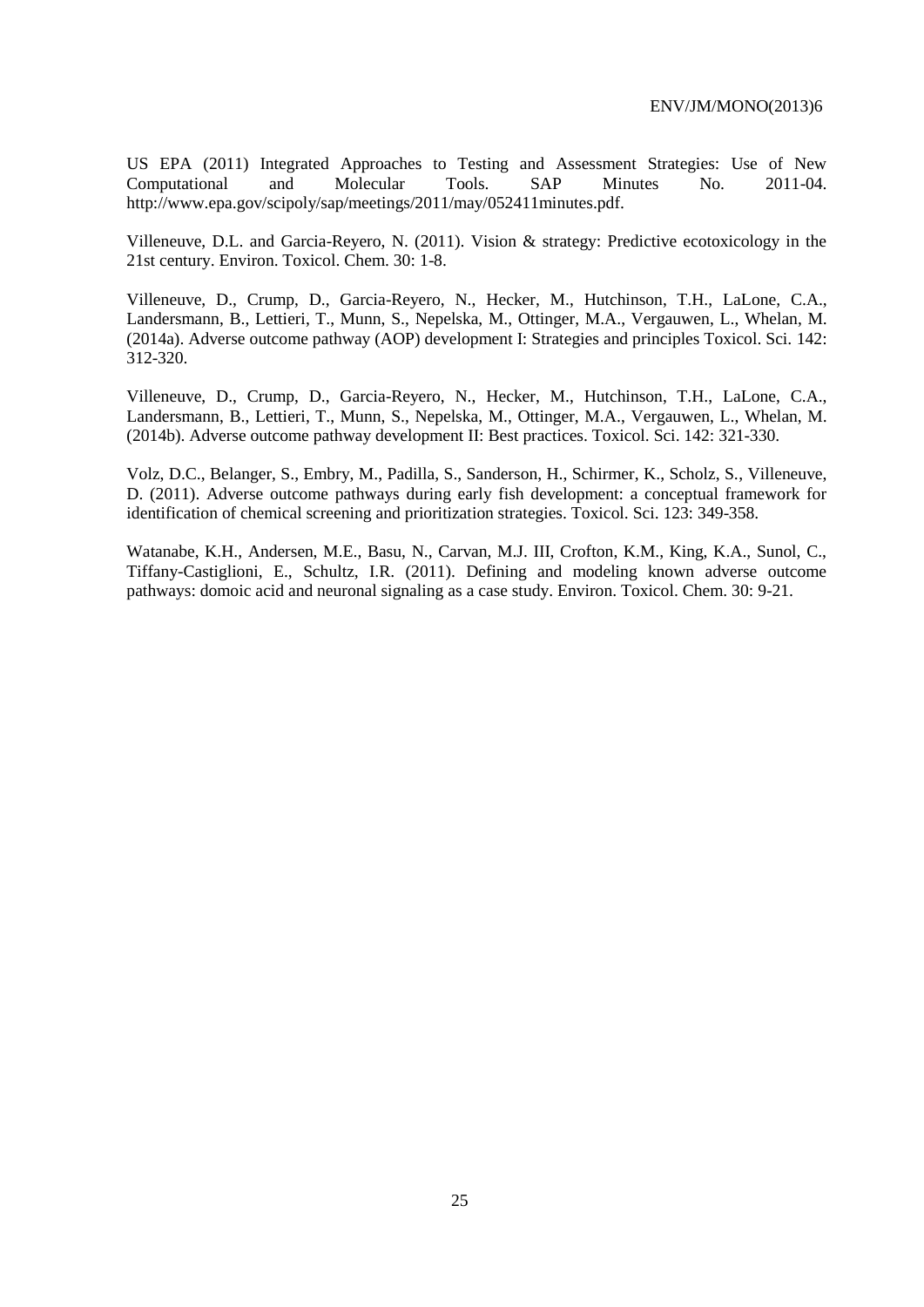## <span id="page-25-0"></span>**ANNEX I: GLOSSARY OF TERMS RELATED TO ADVERSE OUTCOME PATHWAYS**

The terms appearing in this guidance document are organised in alphabetic order. Some of the terms below have been described in a variety of sources, with largely overlapping definitions. However, the most evolved and complete definition for these terms is included here for consideration.

#### *ADME*

An acronym in pharmacokinetics/toxicokinetics and pharmacology/toxicology for absorption, distribution, metabolism, and excretion; describes the disposition of a pharmaceutical/chemical compound within an organism. The four processes all influence the drug/chemical levels and kinetics of drug exposure to the tissues and hence influence the performance and pharmacological/toxicological activity of the compound (Pharmacology Study Guide, 2007).

#### *Adverse outcome*

An Adverse Outcome is a specialised type of key event that is generally accepted as being of regulatory significance on the basis of correspondence to an established protection goal or equivalence to an apical endpoint in an accepted regulatory guideline toxicity test (OECD, 2016a).

Note: Depending on whether the protection goal is for human health or ecological health, the endpoints considered may differ.

#### *Adverse Outcome Pathway (AOP)*

Conceptually, an AOP can be viewed as a sequence of events commencing with initial interactions of a stressor with a biomolecule in a target cell or tissue (i.e., molecular initiating event), progressing through a dependent series of intermediate events and culminating with an adverse outcome. AOPs are typically represented sequentially, moving from one key event to another, as compensatory mechanisms and feedback loops are overcome (OECD, 2016a).

#### *Apical endpoint*

Apical endpoints are empirically verifiable outcomes of exposure, such as death, developmental anomalies, breeding behaviors, impaired reproduction, physical changes and alterations in the size and histopathology of organs, including clinical signs or pathologic states, that are indicative of a disease state (Krewski et al., 2011; Villeneuve and Garcia-Reyero, 2011).

Note: Endpoints (outcomes) considered to be apical may differ if used as a surrogate for human health versus ecological health.

#### *Cellular response*

The binding of a chemical signals to the corresponding receptors and induces events within the cell that ultimately change its behaviour. The nature of these intracellular events differs according to the type of receptor. Also, the same chemical signal can trigger different responses in different cell types (http://global.britannica.com/EBchecked/topic/101396/cell/37445/Cellular-response).

#### *Chemical category*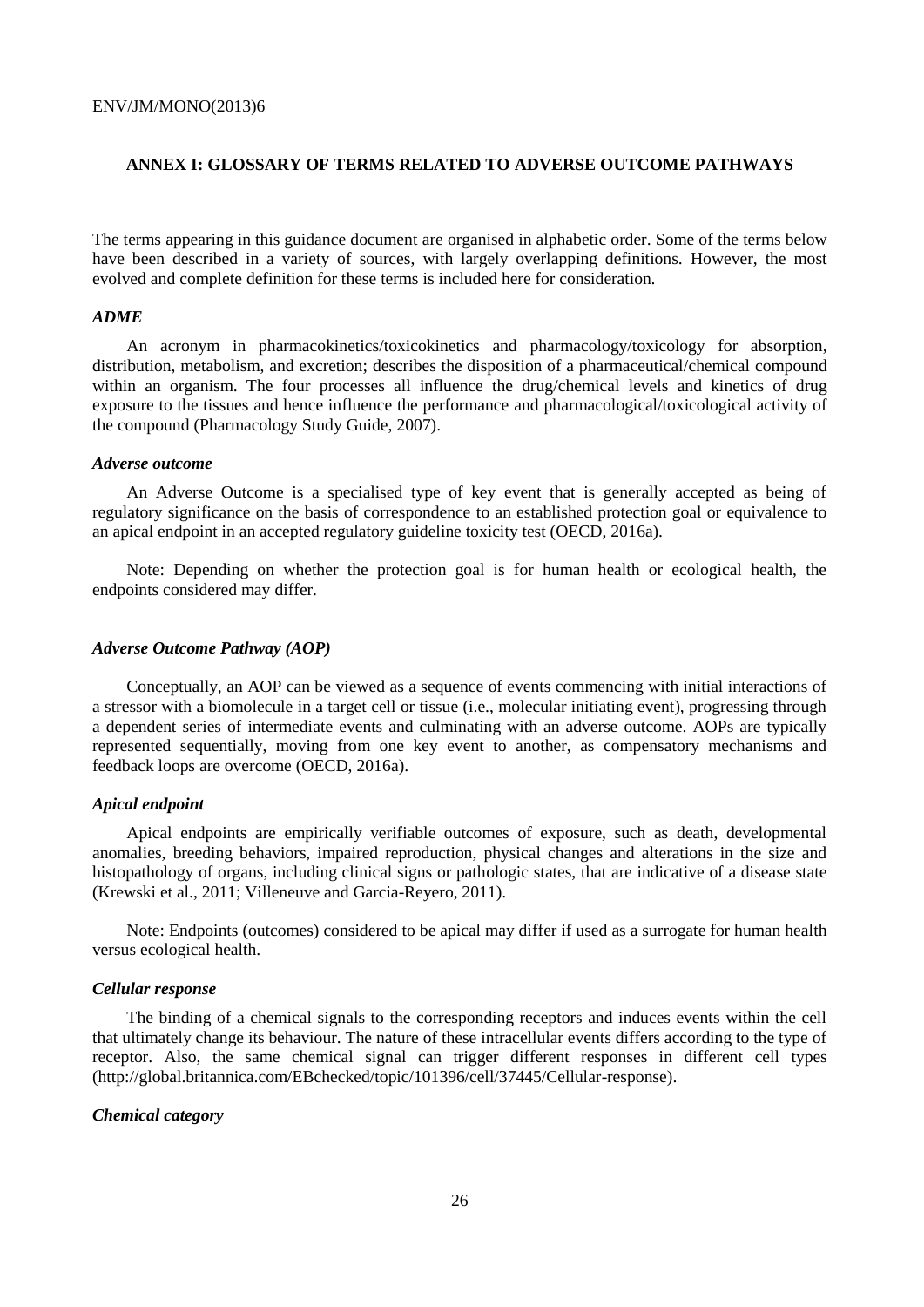A group of chemicals whose physico-chemical and human health and/or environmental toxicological properties and/or environmental fate properties are likely to be similar or follow a regular pattern as a result of structural similarity (or other similarity characteristic) (OECD, 2007).

#### *Effectopedia*

Effectopedia is a collaborative research platform for AOP development, modelling and use. The knowledge (qualitative and quantitative) is organized in nested layers. The most abstract layer of pathway representation is a visual diagram of the pathway structure. The next level of details is captured in custombuilt interfaces for the individual elements (chemicals, effects, links, test methods, *in silico* models, etc.) and provides uniform representation of structured summary information. The overall goal of Effectopedia is to aggregate, in a single source, all information needed to allow the development of quantitative AOPs and their use in regulatory decision-making context (Aladjov, personal communication).

#### *Endpoint*

The recorded observation coming from an *in chemico* method, an *in vitro* assay or an *in vivo* assay (OECD, 2011).

#### *Integrated Approaches to Testing and Assessment (IATA)*

An Integrated Approach to Testing and Assessment is an approach based on multiple information sources used for hazard identification, hazard characterisation and/or safety assessment of chemicals. An IATA integrates and weights all relevant existing evidence and guides the targeted generation of new data, where required, to inform regulatory decision-making regarding potential hazard and/or risk. Within an IATA, data from various information sources (i.e. physicochemical properties, *in silico* models, grouping and read-across approaches, *in vitro* methods, *in vivo* tests and human data) are evaluated and integrated to draw conclusions on the hazard and/or risk of chemicals. Within this process, the incorporation of data generated with non-animal testing and non-testing methods is expected to contribute considerably to a reduction of testing in animals (OECD, 2016b). The output of an IATA is a conclusion that, along with other considerations, informs regulatory decision-making (OECD, 2016b).

#### *Integrated Testing Strategy (ITS)*

A defined approach to testing and assessment can be designed in different ways, and may take for example the form of a Sequential Testing Strategy (STS) or an Integrated Testing Strategy (ITS). An ITS is an approach in which multiple sources of data or information are assessed at the same time by applying a variety of specific methodologies to convert inputs from the different information sources into a prediction. For this purpose, a variety of specific methodologies can be applied, such as statistical and mathematical models (OECD, 2016b).

#### *Key Event (KE)*

A key event is a change in biological state that is both measurable and essential to the progression of a defined biological perturbation leading to a specific adverse outcome (OECD, 2016a).

#### *Key event relationship (KER)*

A key event relationship is a scientifically-based relationship that connects one key event to another, defines a directed relationship between the two (i.e. identifies one as upstream and the other as downstream), and facilitates inference or extrapolation of the state of the downstream key event from the known, measured, or predicted state of the upstream key event (OECD, 2016a).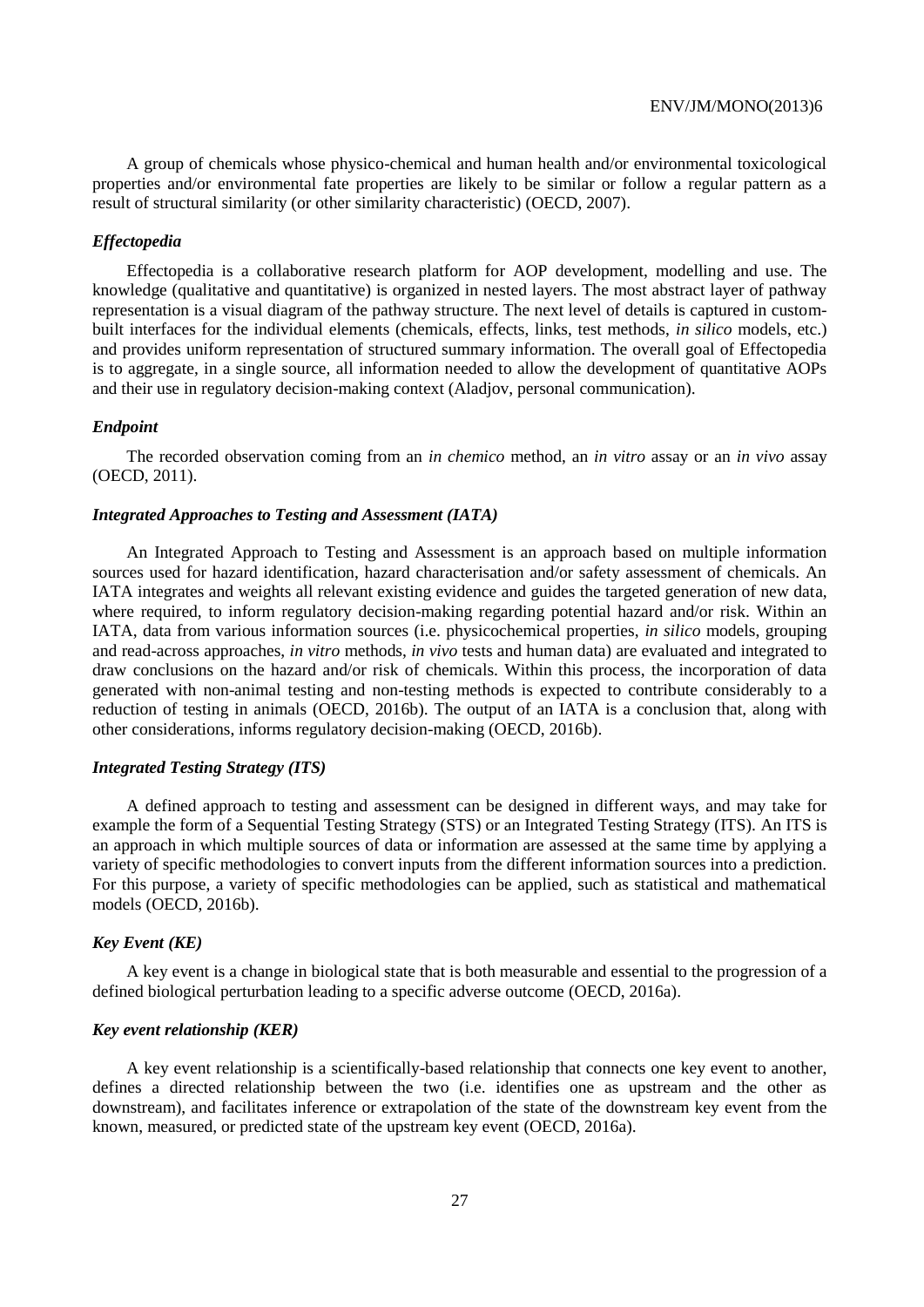#### *Levels of biological organisation*

Atom, molecule, cell, tissue, organ, organ system, organism (individual), population, community (see Figure 1) (Villeneuve and Garcia-Reyero, 2011).



**Figure 1.** Representation of the relationships between Toxicity Pathways, Mode of Action Pathways and Adverse Outcome Pathways. The black bars represent the breadth of research common to these concepts. The grey bars represent the theoretical extent of the concepts (adapted from OECD 2011).

#### *Mechanism of action*

Mechanism of action for toxicity is the detailed molecular description of key events in the induction of cancer or other health endpoints. Mechanism of action represents a more detailed understanding and description of events than is meant by mode of action (North American Free Trade Agreement NAFTA, 2011).

#### *Mode of action (MOA)*

Mode of action is defined by WHO as "A biologically plausible sequence of KEs leading to an observed effect supported by robust experimental observations and mechanistic data. A mode of action describes key cytological and biochemical events – that is, those that are both measurable and necessary to the observed effect – in a logical framework." World Health Organization (2009) Environmental Health Criteria 240: Principles and Methods for the Risk Assessment of Chemicals in Food. WHO, Geneva, (Definitions page A-25) http://www.who.int/foodsafety/publications/chemical-food/en/.

#### *Molecular Initiating Event (MIE)*

A molecular initiating event is a specialised type of key event that represents the initial point of chemical interaction at the molecular level within the organism that results in a perturbation that starts the AOP (OECD, 2016a).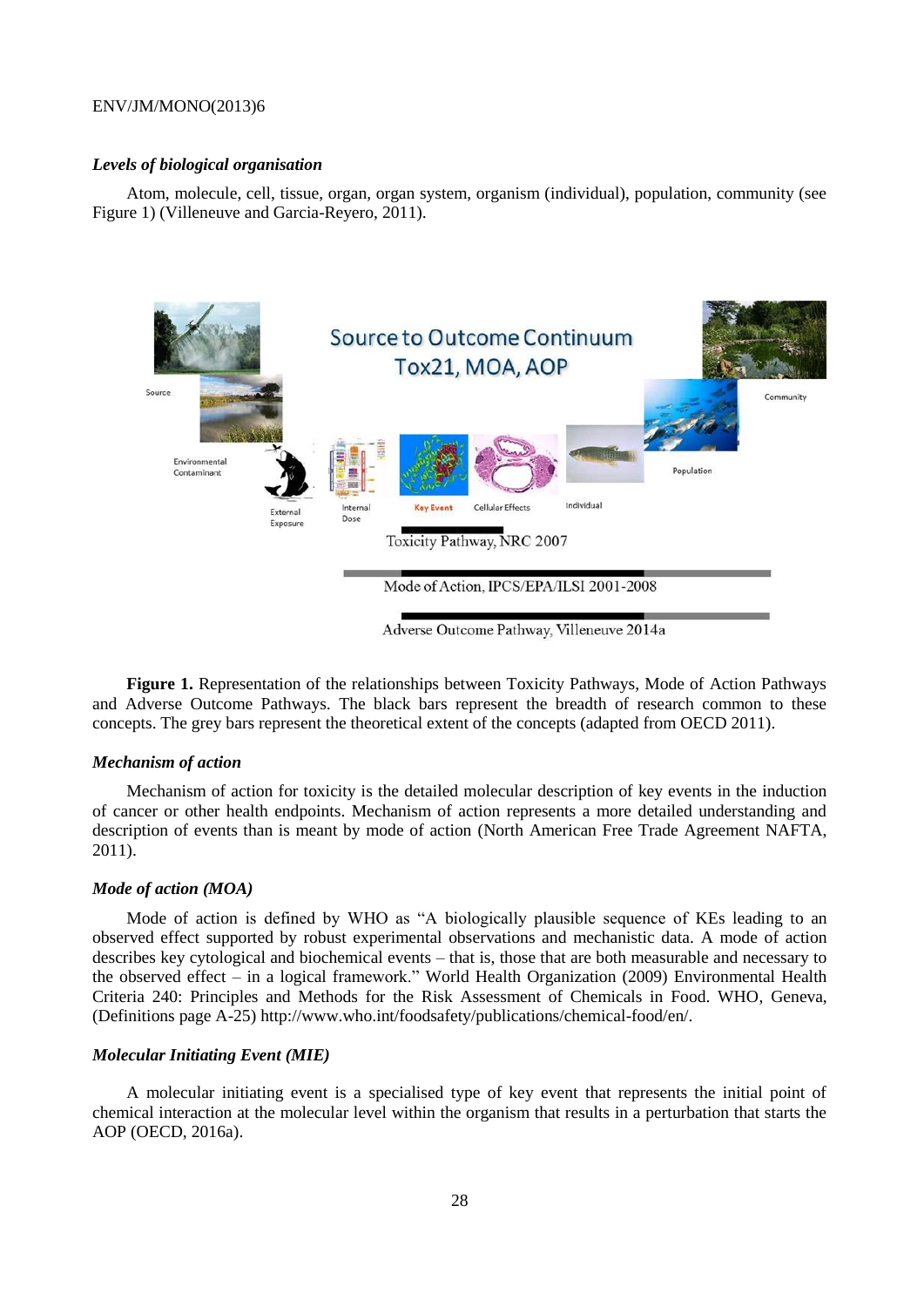#### *Molecular screening*

Molecular screening combines rapid screening methods and toxicogenomics with the objective of applying biochemical and cellular genomic methods to category analysis. The premise of molecular toxicity screening is driven by interactions of chemicals with cellular targets of one form or another. To initially assess toxicity, one must identify the proper target of concern and an appropriate assay is needed to assess the likelihood of interaction with the chemical(s) of concern (OECD, 2008).

#### *Pathway perturbation*

Critical alteration of a toxicity pathway by an environmental agent or its metabolites that can impair normal biological function to such an extent that an adverse health effect may occur (Krewski et al., 2011).

#### *Site of action*

The site of action can be the biological molecule that interacts with a chemical, or can refer to a more specific site on the macromolecule of interest, such as the ligand binding domain of a receptor. The site of action also can be viewed in the context of the particular cell or tissue type in which the molecular initiating event takes place (Schultz, personal communication). Note that site of action may be speciesspecific.

## *Structural alerts*

Structural alerts are atom-based fragments which, when present in a molecule, are an indication that a compound can be placed into a particular category (Schultz, 2010).

#### *Systems biology*

Systems biology is defined as the biology of dynamic interacting networks. It is a holistic approach in the biomedical sciences aimed at deciphering the complexity of biological systems by starting from the understanding that the networks that form the whole of living organisms are more than the sum of their parts. Systems biology integrates approaches from biology, computer science, engineering, bioinformatics, physics and other disciplines to predict how these systems and networks change over time and under varying conditions, including chemical exposures. It requires the use of a variety of analytical platforms as well as bioinformatics, data integration, and modelling (Jain, 2010).

*Note*: Systems biology involves (1) collection of large sets of experimental data (by high-throughput technologies and/or by mining the literature of reductionist molecular biology and biochemistry), (2) proposal of mathematical models that might account for at least some significant aspects of this data set, (3) accurate computer solution of the mathematical equations to obtain numerical predictions, and (4) assessment of the quality of the model by comparing numerical simulations with the experimental data (Duffus et al., 2007).

#### *Toxicity Pathway*

Cellular response pathways that, when sufficiently perturbed, are expected to result in adverse health effects are termed *toxicity pathways* (NRC, 2007) (defined in the context of Figure 1). A toxicity pathway relates to the perturbation of a normal biochemical pathway from the molecular initiating event to the cellular effect. Although it is at the heart of the mode of action and AOP concepts, it is not linked directly to an apical effect.

#### *Weight of evidence (WoE)*

WoE is a comprehensive, integrated, often qualitative judgment of the extent and quality of information supporting an hypothesis for which the approaches and tools vary, depending on the context (Weed, 2005; WHO-UNEP, 2012). For AOPs, the WoE is addressed based on a specified subset of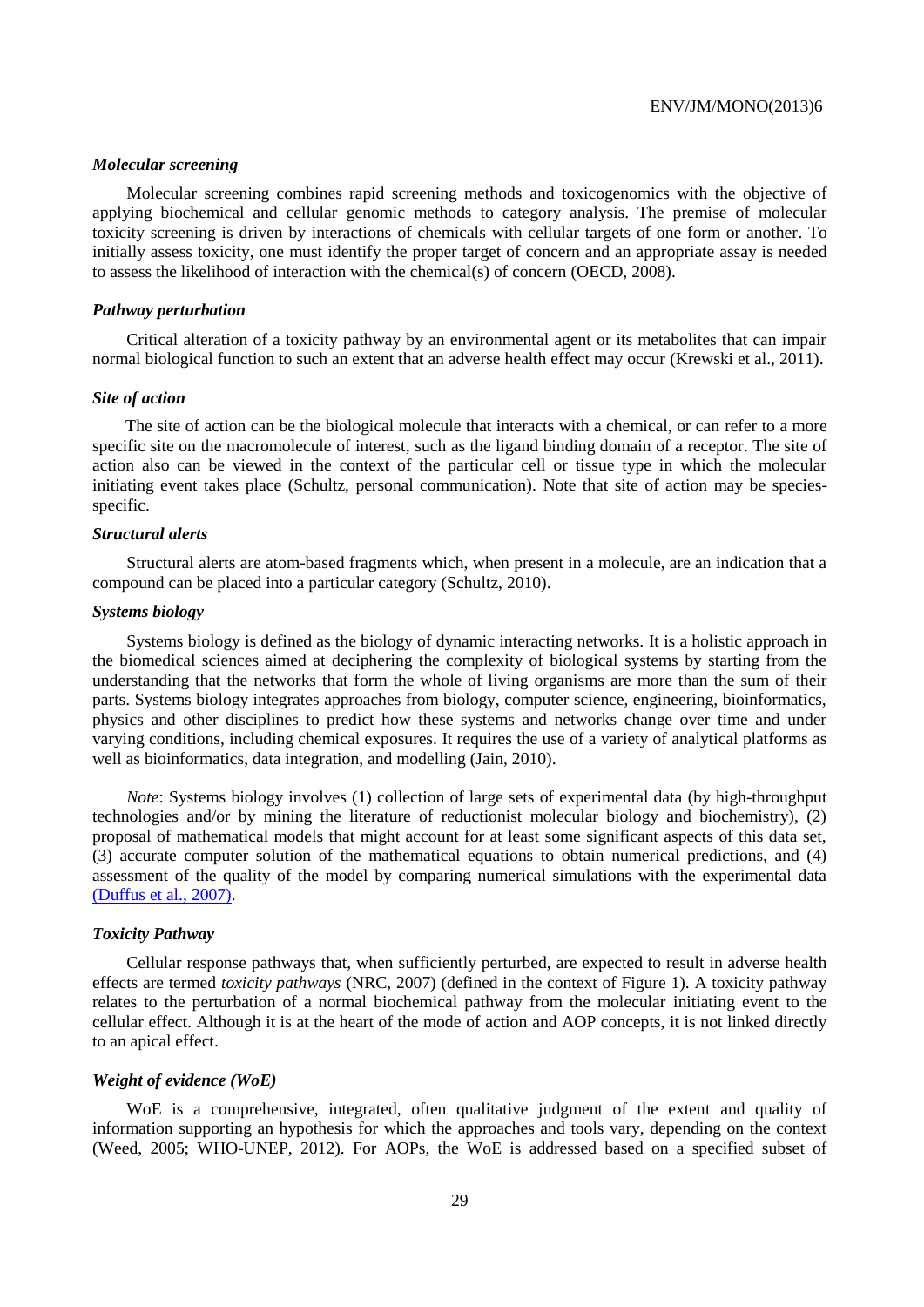considerations modified from those proposed by Bradford Hill (B/H) for assessment of causality in epidemiological studies (Hill, 1965), drawing on previous experience in mode of action analysis. Defining questions and the nature of supporting data for each of the relevant considerations is included in Annex 1 of the Users' Handbook to the OECD Guidance on AOPs (OECD, 2016a).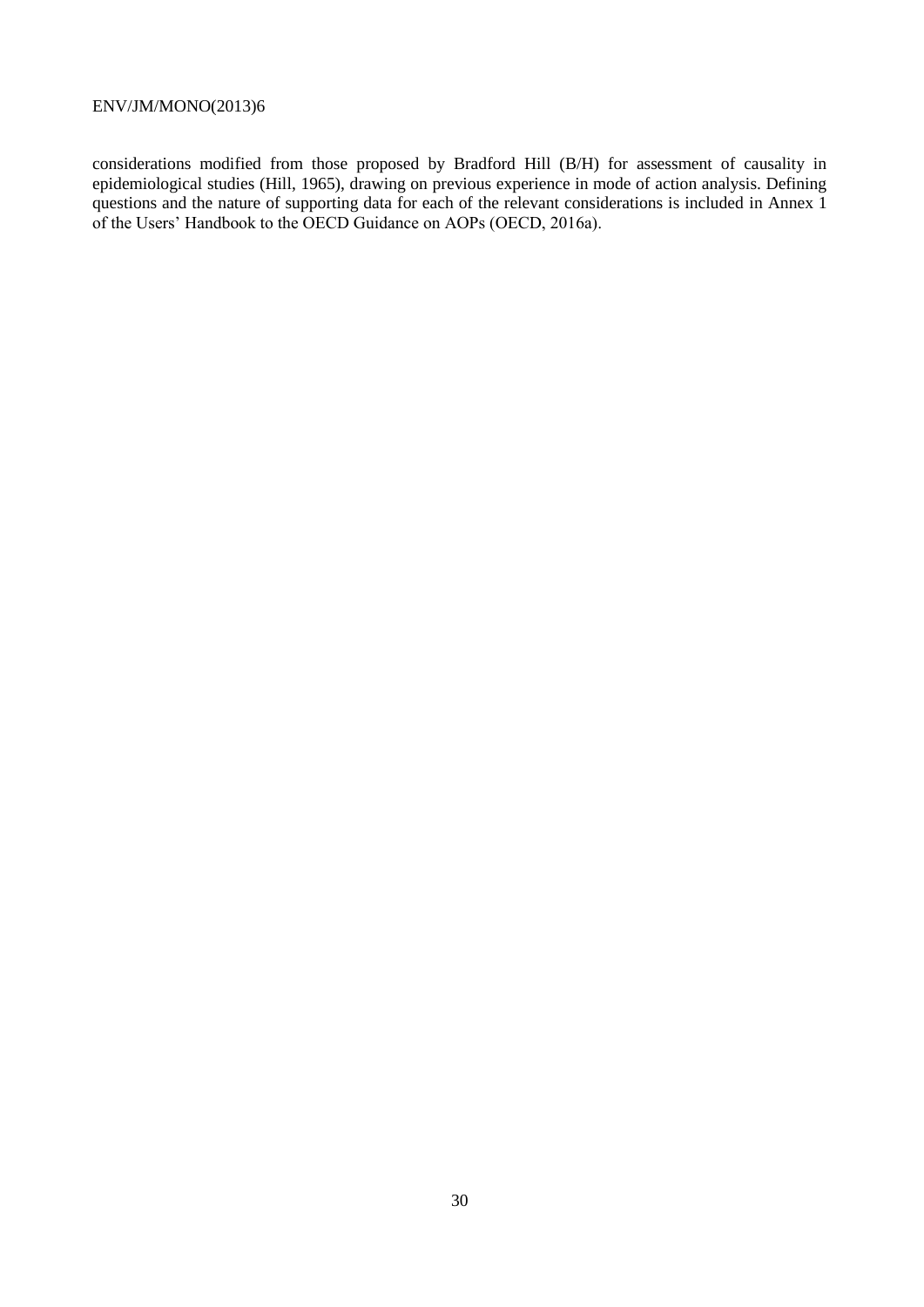#### **REFERENCES**

- <span id="page-30-0"></span>Duffus, J.H., Nordberg, M., Templeton, D.M. (2007). Glossary of terms used in toxicology, 2nd edition. Pure Appl. Chem. 79: 1153-1344.
- Hill, A.B. (1965). The environment and disease: An association of causation. Proc. R. Soc. Med. 58: 295- 300.
- Jain, K.K. (2010). The Handbook of Biomarkers. London, Humana Press.
- Keller, D.A., Juberg, D.R., Catlin, N., Farland, W.H., Hess, F.G., Wolf, D.C., Doerrer, N.G. (2012). Identification and Characterization of Adverse Effects in 21st Century Toxicology. Tox. Sci. 126: 291-297.
- Krewski, D., Westphal, M., Al-Zoughool, M., Croteau, M.C., Andersen, M.E. (2011). New directions in toxicity testing. Annu. Rev. Public Health 32: 161-178.
- North American Free Trade Agreement (NAFTA), Technical Working Group on Pesticides (TWG). (2011). (Quantitative) Structure Activity Relationship ((Q)SAR) Guidance Document.
- NRC (2007). Toxicity Testing in the 21st Century: A Vision and a Strategy. Washington, DC: The National Academies Press.
- OECD (2007). Guidance on grouping of chemicals ENV/JM/MONO(2007)28.
- OECD (2008). Report of the Second Survey on Available Omics Tools. OECD Environment, Health and Safety Publications Series on Testing and Assessment No. 100. ENV/JM/MONO(2008)35.
- OECD (2011). Report of the Workshop on Using Mechanistic Information in Forming Chemical Categories. OECD Environment, Health and Safety Publications Series on Testing and Assessment No. 138. ENV/JM/MONO(2011)8.
- OECD (2016a). Users' Handbook supplement to the Guidance Document for developing and assessing Adverse Outcome Pathways. OECD Series on Adverse Outcome Pathways, No. 1, OECD Publishing, Paris.
- OECD (2016b). Guidance Document on the Reporting of Defined Approaches to be used within Integrated Approaches to Testing and Assessment. ENV/JM/MONO(2016)28.
- Schultz, T.W. (2010). Adverse outcome pathways: A way of linking chemical structure to in vivo toxicological hazards. In: Cronin, M.T.D. and Madden, J.C. eds., *In Silico* Toxicology: Principles and Applications, The Royal Society of Chemistry, Cambridge, UK, pp. 346-371.
- Villeneuve, D.L. and Garcia-Reyero, N. (2011). A vision and strategy for predictive ecotoxicology testing in the 21st century. Environ. Toxicol. Chem. 30: 1-8.
- Weed D.L. (2005). Weight of evidence: a review of concept and methods. Risk. Anal. 25: 1545-1557.
- World Health Organization-United Nations Environment Programme (WHO-UNEP) (2012). Bergman, A., Heindel, J.J., Jobling, S., Kidd, K.A., Zoeller, R.T. (Eds.), State of the Science of Endocrine